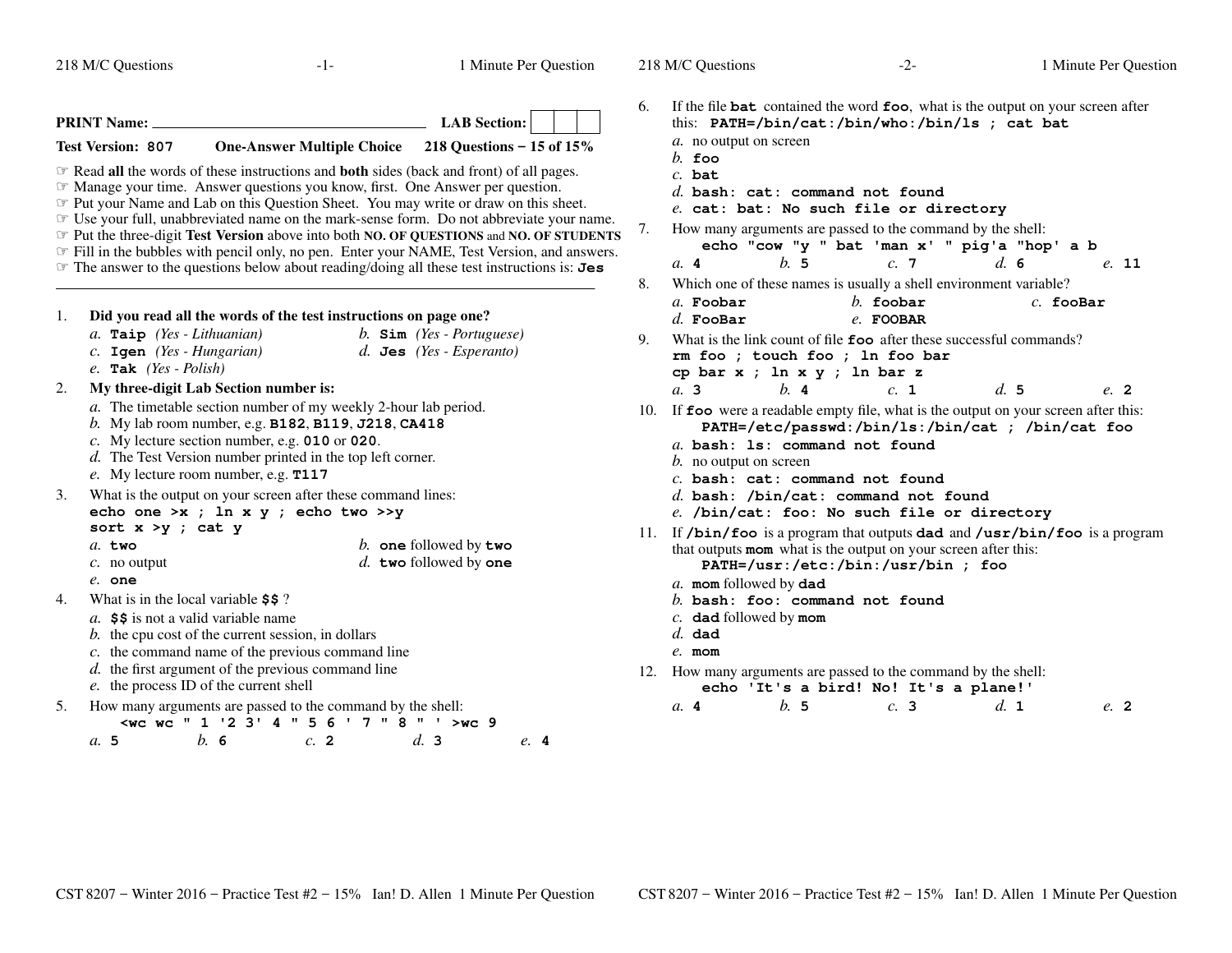| 218 M/C Questions                                                                                                                                                                          | $-3-$                                                                                                                                                                                                  | 1 Minute Per Question                  | 218 M/C Questions                                               | $-4-$                                                                                                                                                                        | 1 Minute Per Question                                                                                                                                                                                               |
|--------------------------------------------------------------------------------------------------------------------------------------------------------------------------------------------|--------------------------------------------------------------------------------------------------------------------------------------------------------------------------------------------------------|----------------------------------------|-----------------------------------------------------------------|------------------------------------------------------------------------------------------------------------------------------------------------------------------------------|---------------------------------------------------------------------------------------------------------------------------------------------------------------------------------------------------------------------|
| a. dad followed by mom<br>$b.$ dad                                                                                                                                                         | 13. If $/bin/foo$ is a program that outputs mom and $/usr/bin/foo$ is a program<br>that outputs <b>dad</b> what is the output on your screen after this:<br>PATH=/bin/foo:/usr/bin/foo:/usr ; foo      |                                        | from the directory?<br>a. $rm/a$ / $\star$<br>d. rm $''/a/a*$ " | b. $rm/a/a*$<br>e. $rm/a*$                                                                                                                                                   | 22. If directory $/a$ contains these seven two-character names: $aa$ , $ab$ , $ac$ , $ad$ , $a$ ?,<br>$a^*$ , $a$ ., then which command removes <i>only</i> the single two-character name $a^*$<br>$c.$ rm $/a/a$ ? |
| $c.$ bash: foo: command not found<br>$d.$ mom followed by dad                                                                                                                              |                                                                                                                                                                                                        |                                        |                                                                 | 23. How many files are touched? touch "1 " 2 3" " ' ' 4 5                                                                                                                    |                                                                                                                                                                                                                     |
| $e$ . mom                                                                                                                                                                                  |                                                                                                                                                                                                        |                                        | b.7<br>a.4                                                      | c. 6                                                                                                                                                                         | d.5<br>e. 3                                                                                                                                                                                                         |
| a.3<br>b.4                                                                                                                                                                                 | 14. If file foo occupies one disk block, how many disk blocks are in use after this:<br>cp foo bar ; ln bar one ; cp one two ; cp one xxx<br>c. 2                                                      | d.5<br>e. 1                            | b.6<br>a.5<br>25. What is the output on your screen after this: | 24. What is the link count of directory <b>d</b> after these successful commands?<br>$c$ . 2                                                                                 | mkdir d d/a d/b d/c d/c/z ; touch d/x d/y<br>d.4<br>e. 3                                                                                                                                                            |
|                                                                                                                                                                                            | 15. In an empty directory, what is the output on your screen after this:                                                                                                                               |                                        |                                                                 | echo hi > a ; cp a b   wc $-w$                                                                                                                                               |                                                                                                                                                                                                                     |
| $a. \star$                                                                                                                                                                                 | touch $1\ 2\ 3$ ; cow="*"; echo \$cow<br>b. 1 2 3                                                                                                                                                      | $c.$ \$cow                             | a. 3<br>d. 0                                                    | b.2<br>e. 1                                                                                                                                                                  | $c$ . no output                                                                                                                                                                                                     |
| d. $"$ *"<br>16. Given this $1s - i1$ long listing:                                                                                                                                        | e. "1 2 3"                                                                                                                                                                                             |                                        |                                                                 | 26. What is the link count of directory <b>dir</b> after these successful commands?<br>mkdir dir ; cd dir ; touch one ; mkdir two                                            |                                                                                                                                                                                                                     |
| b.787<br>a. 454                                                                                                                                                                            | 123 drwxr-xr-x 456 me me 789 Jan 1 1:00 dir<br>How many subdirectories lie immediately under dir?<br>c.456                                                                                             | d.789<br>e. 123                        | b.4<br>a.5                                                      | c.2<br>27. What is the link count of directory <b>dir</b> after these successful commands?<br>mkdir dir ; cd dir ; touch a b c ; mkdir d e                                   | $d_{\mathbf{1}}$<br>e. 3                                                                                                                                                                                            |
| 17. How many files are touched? touch '1                                                                                                                                                   |                                                                                                                                                                                                        | "2 3 '4'" ' 5                          | h.5<br>a.3                                                      | c.2                                                                                                                                                                          | d.7<br>e.4                                                                                                                                                                                                          |
| a <sub>2</sub><br>b.4<br>$b$ . 2<br>a.5                                                                                                                                                    | c. 1<br>18. What is the link count of directory <b>z</b> after these successful commands?<br>mkdir z ; mkdir z/a z/a/b z/a/c z/a/d<br>c.3                                                              | d.5<br>e. 3<br>$d_{\mathbf{1}}$<br>e.4 | character: date?<br>$a.$ rm date/?<br>d. rm date\*              | b. rm date\\?<br>e. $rm. /date$ ?                                                                                                                                            | 28. Which command removes <i>only</i> this five-character name containing a special<br>$c.$ rm $./date?$                                                                                                            |
| from the directory?<br>a. $rm/a/a?$                                                                                                                                                        | 19. If directory /a contains these seven two-character names: aa, ab, ac, ad, a?,<br>$a^*$ , $a$ ., then which command removes <i>only</i> the single two-character name $a$ ?<br><i>b.</i> rm /a/a[*] | $c.$ rm $/a/a*$                        | $a.$ /foo<br>$d.$ /bar/foo                                      | dereference the absolute path of <b>bar</b> with no symbolic links:<br>b. /etc/foo/bar<br>e. /etc/bar/foo                                                                    | 29. If you are in /etc and $ls -1$ shows a symbolic link $bar \rightarrow / f$ oo then<br>$c.$ /etc/foo                                                                                                             |
| d. rm $/a/a$ ?<br>exactly one?                                                                                                                                                             | $e.$ rm $/a$ ?<br>20. If I have a directory named $/1/2$ , which action would increase its <i>link count</i> by                                                                                        |                                        | $b$ . 2<br>a.3                                                  | c.5                                                                                                                                                                          | 30. File a contains 2 lines. File b contains 3 lines. How many lines are in file e after<br>this: ln a d ; cp a f ; ln d c ; ln c e ; cat a b d f >e<br>d.6<br>e. 9                                                 |
| a. create one file named $/1/2/3$<br>b. create a directory named $/1/2$<br>c. create a directory named $/1/2/3$<br>d. create one file named $/1/22$<br>e. create a directory named $/1/22$ | 21. In an empty directory, how many words are in file <b>c</b> after this:                                                                                                                             |                                        | remove these four file names:                                   | 111 $-rw-r--r--$ 2 me me 100 Jan 1 1:00 a<br>111 $-rw-r--r--$ 2 me me 100 Jan 1 1:00 b<br>222 -rw-r--r-- 3 me me 100 Jan 1 1:00 c<br>222 -rw-r--r-- 3 me me 100 Jan 1 1:00 d | 31. If files occupy one disk block, how many disk blocks will the system free up if I                                                                                                                               |
| touch a $b$ 1 $b$ a ; 1s >c                                                                                                                                                                |                                                                                                                                                                                                        |                                        | b. 1<br>a.3                                                     | $c. \; 0$                                                                                                                                                                    | d.4<br>$e^{2}$                                                                                                                                                                                                      |
| $h_{\cdot}$ 1<br>$a. \, 0$                                                                                                                                                                 | c.4                                                                                                                                                                                                    | $d_{\mathbf{z}}$ 2<br>e. 3             |                                                                 |                                                                                                                                                                              |                                                                                                                                                                                                                     |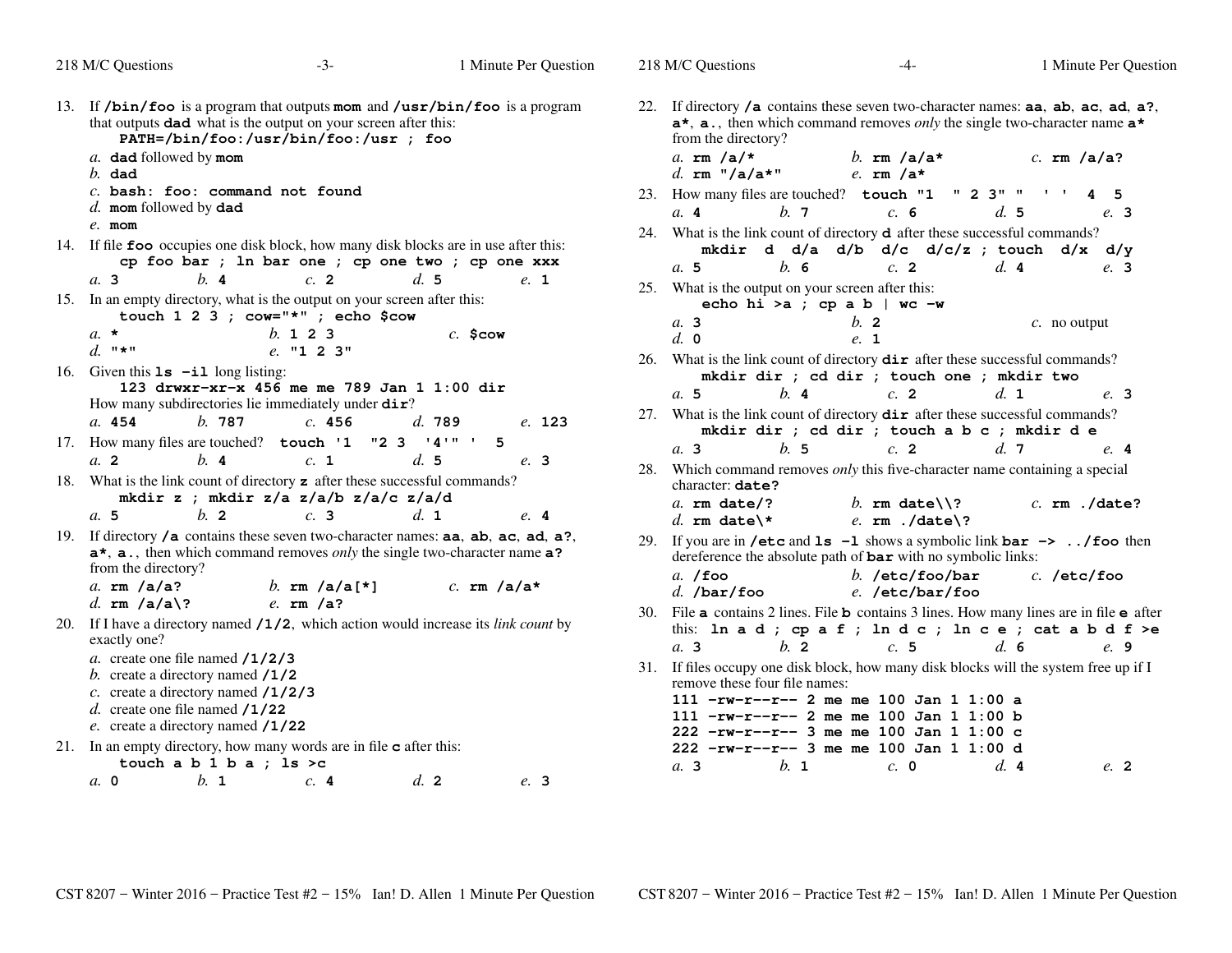| 32. What is the link count of file $\epsilon$ after these successful commands?<br>40. What is the output on your screen after these command lines:<br>$rm f$ ; touch $f$ ; ln $f$ bar<br>echo $1 \gt x$ ; $\ln x$ y; echo $2 \gt y$<br>cp bar $x$ ; $\ln x$ $y$ ; $\ln$ bar $z$ ; $\ln z$ a<br>head $-1$ x >y ; cat y<br>$b$ . 2<br>c.4<br>d. 1<br>a.5<br>e. 3<br>a. 1<br>$b$ . 2<br>$c. 1$ followed by 2<br>$d.$ 2 followed by 1<br>$e$ . no output<br>33. If /bin/prg is a program that outputs hi and /usr/bin/prg is a program<br>that outputs foo what is the output on your screen after this:<br>41. Which command removes only this four-character name containing a special<br>PATH=/etc:/usr/bin:/bin ; prg<br>character: *xyz<br>a. $rm$ $"\star xyz"$<br>$a$ . hi followed by foo<br>b. $rm * "xyz"$<br>$c.$ rm $'$ *xyz<br>$b.$ bash: $prg:$ command not found<br>d. $rm xxyz$<br>$e$ . rm "*xyz"<br>$c$ . foo followed by $hi$<br>42. What is the link count of file $f$ after these successful commands?<br>$d.$ foo<br>$rm f$ ; touch $f$ ; ln $f$ b; cp $f$ c<br>$e.$ hi<br>cp $b x$ ; $\ln x y$ ; $\ln b z$ ; $\ln z a$<br>34. File a contains 3 lines. File b contains 4 lines. How many lines are output on your<br>b.5<br>$d_{\alpha}$ 2<br>a.3<br>c. 1<br>screen by this: sort a   echo b<br>43. File a contains 2 lines. File b contains 3 lines. How many lines are in file c after<br>a.3<br>b. 3 followed by $4$<br>c.4<br>this: $\ln a d$ ; $\ln b e$ ; $\operatorname{cp} d e > c$<br>$d.$ 3 followed by 1<br>e. 1<br>$a. \, 0$<br>b.4<br>d.2<br>c.3<br>35. Which of these statements is true?<br>44. What command will recursively find all pathnames named foo in /bin?<br>a. Only backslashes are strong enough to stop GLOB patterns from expanding.<br>a. $ls$ -R 'foo' /bin<br>b. Only double quotes are strong enough to stop GLOB patterns from expanding.<br>b. find $\lambda$ /bin -name 'foo'<br>c. If $/y$ is an empty directory, echo $/y/*$ produces an error message.<br>c. grep /bin -basename 'foo'<br>d. Only single quotes are strong enough to stop GLOB patterns from expanding.<br>$d.$ find foo -name '/bin'<br>e. If $/\mathbf{x}$ is an empty directory, sort $/\mathbf{x}/*$ produces an error message.<br>e. grep 'foo' /bin<br>If directory $/a$ contains these seven two-character names: $aa$ , $ab$ , $ac$ , $ad$ , $a$ ?,<br>36.<br>45. File a contains 2 lines. File b contains 3 lines. How many lines are in file c after<br>$a^*$ , $a$ ., then which command removes <i>only</i> the single two-character name $a^*$<br>this: In a d; In d c; cp c b; sort a b d >c<br>from the directory?<br>b.5<br>$c. \; 0$<br>a. 6<br>d.2<br>e.4<br>a. $rm/a/a?$<br>b. $rm/a/*$<br>c. $rm/a*$<br>46. Which command shows the name of the current computer:<br>e. rm /a/a\*<br>d. $rm/a/a*$<br>a. history<br>$b$ . whois<br>$c.$ comname<br>37. If files occupy one disk block, how many disk blocks will the system free up if I<br>$d.$ hostname<br>$e.$ find<br>remove these four file names:<br>47. How many arguments are passed to the command by the shell:<br>111 $-rw-r--r--$ 2 me me 1 Jan 1 1:00 a<br><br>bat bat -b "-a -r" >bat bat bat<br>$111 - rw-r-r-2$ me me 1 Jan 1 1:00 b<br>b.6<br> | 218 M/C Questions | $-5-$ | 1 Minute Per Question | 218 M/C Questions | -6- | 1 Minute Per Question |
|--------------------------------------------------------------------------------------------------------------------------------------------------------------------------------------------------------------------------------------------------------------------------------------------------------------------------------------------------------------------------------------------------------------------------------------------------------------------------------------------------------------------------------------------------------------------------------------------------------------------------------------------------------------------------------------------------------------------------------------------------------------------------------------------------------------------------------------------------------------------------------------------------------------------------------------------------------------------------------------------------------------------------------------------------------------------------------------------------------------------------------------------------------------------------------------------------------------------------------------------------------------------------------------------------------------------------------------------------------------------------------------------------------------------------------------------------------------------------------------------------------------------------------------------------------------------------------------------------------------------------------------------------------------------------------------------------------------------------------------------------------------------------------------------------------------------------------------------------------------------------------------------------------------------------------------------------------------------------------------------------------------------------------------------------------------------------------------------------------------------------------------------------------------------------------------------------------------------------------------------------------------------------------------------------------------------------------------------------------------------------------------------------------------------------------------------------------------------------------------------------------------------------------------------------------------------------------------------------------------------------------------------------------------------------------------------------------------------------------------------------------------------------------------------------------------------------------------------------------------------------------------------------------------------------------------------------------------------------------------------------------------------------------------------------------------------------------------------------------------------------------------------------------------------------------------------------------------------------------------------------------------|-------------------|-------|-----------------------|-------------------|-----|-----------------------|
|                                                                                                                                                                                                                                                                                                                                                                                                                                                                                                                                                                                                                                                                                                                                                                                                                                                                                                                                                                                                                                                                                                                                                                                                                                                                                                                                                                                                                                                                                                                                                                                                                                                                                                                                                                                                                                                                                                                                                                                                                                                                                                                                                                                                                                                                                                                                                                                                                                                                                                                                                                                                                                                                                                                                                                                                                                                                                                                                                                                                                                                                                                                                                                                                                                                              |                   |       |                       |                   |     |                       |
|                                                                                                                                                                                                                                                                                                                                                                                                                                                                                                                                                                                                                                                                                                                                                                                                                                                                                                                                                                                                                                                                                                                                                                                                                                                                                                                                                                                                                                                                                                                                                                                                                                                                                                                                                                                                                                                                                                                                                                                                                                                                                                                                                                                                                                                                                                                                                                                                                                                                                                                                                                                                                                                                                                                                                                                                                                                                                                                                                                                                                                                                                                                                                                                                                                                              |                   |       |                       |                   |     |                       |
|                                                                                                                                                                                                                                                                                                                                                                                                                                                                                                                                                                                                                                                                                                                                                                                                                                                                                                                                                                                                                                                                                                                                                                                                                                                                                                                                                                                                                                                                                                                                                                                                                                                                                                                                                                                                                                                                                                                                                                                                                                                                                                                                                                                                                                                                                                                                                                                                                                                                                                                                                                                                                                                                                                                                                                                                                                                                                                                                                                                                                                                                                                                                                                                                                                                              |                   |       |                       |                   |     |                       |
|                                                                                                                                                                                                                                                                                                                                                                                                                                                                                                                                                                                                                                                                                                                                                                                                                                                                                                                                                                                                                                                                                                                                                                                                                                                                                                                                                                                                                                                                                                                                                                                                                                                                                                                                                                                                                                                                                                                                                                                                                                                                                                                                                                                                                                                                                                                                                                                                                                                                                                                                                                                                                                                                                                                                                                                                                                                                                                                                                                                                                                                                                                                                                                                                                                                              |                   |       |                       |                   |     |                       |
|                                                                                                                                                                                                                                                                                                                                                                                                                                                                                                                                                                                                                                                                                                                                                                                                                                                                                                                                                                                                                                                                                                                                                                                                                                                                                                                                                                                                                                                                                                                                                                                                                                                                                                                                                                                                                                                                                                                                                                                                                                                                                                                                                                                                                                                                                                                                                                                                                                                                                                                                                                                                                                                                                                                                                                                                                                                                                                                                                                                                                                                                                                                                                                                                                                                              |                   |       |                       |                   |     |                       |
|                                                                                                                                                                                                                                                                                                                                                                                                                                                                                                                                                                                                                                                                                                                                                                                                                                                                                                                                                                                                                                                                                                                                                                                                                                                                                                                                                                                                                                                                                                                                                                                                                                                                                                                                                                                                                                                                                                                                                                                                                                                                                                                                                                                                                                                                                                                                                                                                                                                                                                                                                                                                                                                                                                                                                                                                                                                                                                                                                                                                                                                                                                                                                                                                                                                              |                   |       |                       |                   |     | e.4                   |
|                                                                                                                                                                                                                                                                                                                                                                                                                                                                                                                                                                                                                                                                                                                                                                                                                                                                                                                                                                                                                                                                                                                                                                                                                                                                                                                                                                                                                                                                                                                                                                                                                                                                                                                                                                                                                                                                                                                                                                                                                                                                                                                                                                                                                                                                                                                                                                                                                                                                                                                                                                                                                                                                                                                                                                                                                                                                                                                                                                                                                                                                                                                                                                                                                                                              |                   |       |                       |                   |     | e. 5                  |
|                                                                                                                                                                                                                                                                                                                                                                                                                                                                                                                                                                                                                                                                                                                                                                                                                                                                                                                                                                                                                                                                                                                                                                                                                                                                                                                                                                                                                                                                                                                                                                                                                                                                                                                                                                                                                                                                                                                                                                                                                                                                                                                                                                                                                                                                                                                                                                                                                                                                                                                                                                                                                                                                                                                                                                                                                                                                                                                                                                                                                                                                                                                                                                                                                                                              |                   |       |                       |                   |     |                       |
|                                                                                                                                                                                                                                                                                                                                                                                                                                                                                                                                                                                                                                                                                                                                                                                                                                                                                                                                                                                                                                                                                                                                                                                                                                                                                                                                                                                                                                                                                                                                                                                                                                                                                                                                                                                                                                                                                                                                                                                                                                                                                                                                                                                                                                                                                                                                                                                                                                                                                                                                                                                                                                                                                                                                                                                                                                                                                                                                                                                                                                                                                                                                                                                                                                                              |                   |       |                       |                   |     |                       |
|                                                                                                                                                                                                                                                                                                                                                                                                                                                                                                                                                                                                                                                                                                                                                                                                                                                                                                                                                                                                                                                                                                                                                                                                                                                                                                                                                                                                                                                                                                                                                                                                                                                                                                                                                                                                                                                                                                                                                                                                                                                                                                                                                                                                                                                                                                                                                                                                                                                                                                                                                                                                                                                                                                                                                                                                                                                                                                                                                                                                                                                                                                                                                                                                                                                              |                   |       |                       |                   |     |                       |
|                                                                                                                                                                                                                                                                                                                                                                                                                                                                                                                                                                                                                                                                                                                                                                                                                                                                                                                                                                                                                                                                                                                                                                                                                                                                                                                                                                                                                                                                                                                                                                                                                                                                                                                                                                                                                                                                                                                                                                                                                                                                                                                                                                                                                                                                                                                                                                                                                                                                                                                                                                                                                                                                                                                                                                                                                                                                                                                                                                                                                                                                                                                                                                                                                                                              |                   |       |                       |                   |     |                       |
|                                                                                                                                                                                                                                                                                                                                                                                                                                                                                                                                                                                                                                                                                                                                                                                                                                                                                                                                                                                                                                                                                                                                                                                                                                                                                                                                                                                                                                                                                                                                                                                                                                                                                                                                                                                                                                                                                                                                                                                                                                                                                                                                                                                                                                                                                                                                                                                                                                                                                                                                                                                                                                                                                                                                                                                                                                                                                                                                                                                                                                                                                                                                                                                                                                                              |                   |       |                       |                   |     |                       |
|                                                                                                                                                                                                                                                                                                                                                                                                                                                                                                                                                                                                                                                                                                                                                                                                                                                                                                                                                                                                                                                                                                                                                                                                                                                                                                                                                                                                                                                                                                                                                                                                                                                                                                                                                                                                                                                                                                                                                                                                                                                                                                                                                                                                                                                                                                                                                                                                                                                                                                                                                                                                                                                                                                                                                                                                                                                                                                                                                                                                                                                                                                                                                                                                                                                              |                   |       |                       |                   |     |                       |
|                                                                                                                                                                                                                                                                                                                                                                                                                                                                                                                                                                                                                                                                                                                                                                                                                                                                                                                                                                                                                                                                                                                                                                                                                                                                                                                                                                                                                                                                                                                                                                                                                                                                                                                                                                                                                                                                                                                                                                                                                                                                                                                                                                                                                                                                                                                                                                                                                                                                                                                                                                                                                                                                                                                                                                                                                                                                                                                                                                                                                                                                                                                                                                                                                                                              |                   |       |                       |                   |     |                       |
|                                                                                                                                                                                                                                                                                                                                                                                                                                                                                                                                                                                                                                                                                                                                                                                                                                                                                                                                                                                                                                                                                                                                                                                                                                                                                                                                                                                                                                                                                                                                                                                                                                                                                                                                                                                                                                                                                                                                                                                                                                                                                                                                                                                                                                                                                                                                                                                                                                                                                                                                                                                                                                                                                                                                                                                                                                                                                                                                                                                                                                                                                                                                                                                                                                                              |                   |       |                       |                   |     | e.4                   |
| mkdir d ; mkdir d/a ; mkdir d/a/b ; mkdir d/a/c<br>c.5<br>b.4<br>d.3<br>a, 6<br>e. 7<br>b <sub>2</sub><br>c.3<br>d.5<br>a.4                                                                                                                                                                                                                                                                                                                                                                                                                                                                                                                                                                                                                                                                                                                                                                                                                                                                                                                                                                                                                                                                                                                                                                                                                                                                                                                                                                                                                                                                                                                                                                                                                                                                                                                                                                                                                                                                                                                                                                                                                                                                                                                                                                                                                                                                                                                                                                                                                                                                                                                                                                                                                                                                                                                                                                                                                                                                                                                                                                                                                                                                                                                                  |                   |       |                       |                   |     | e. 1                  |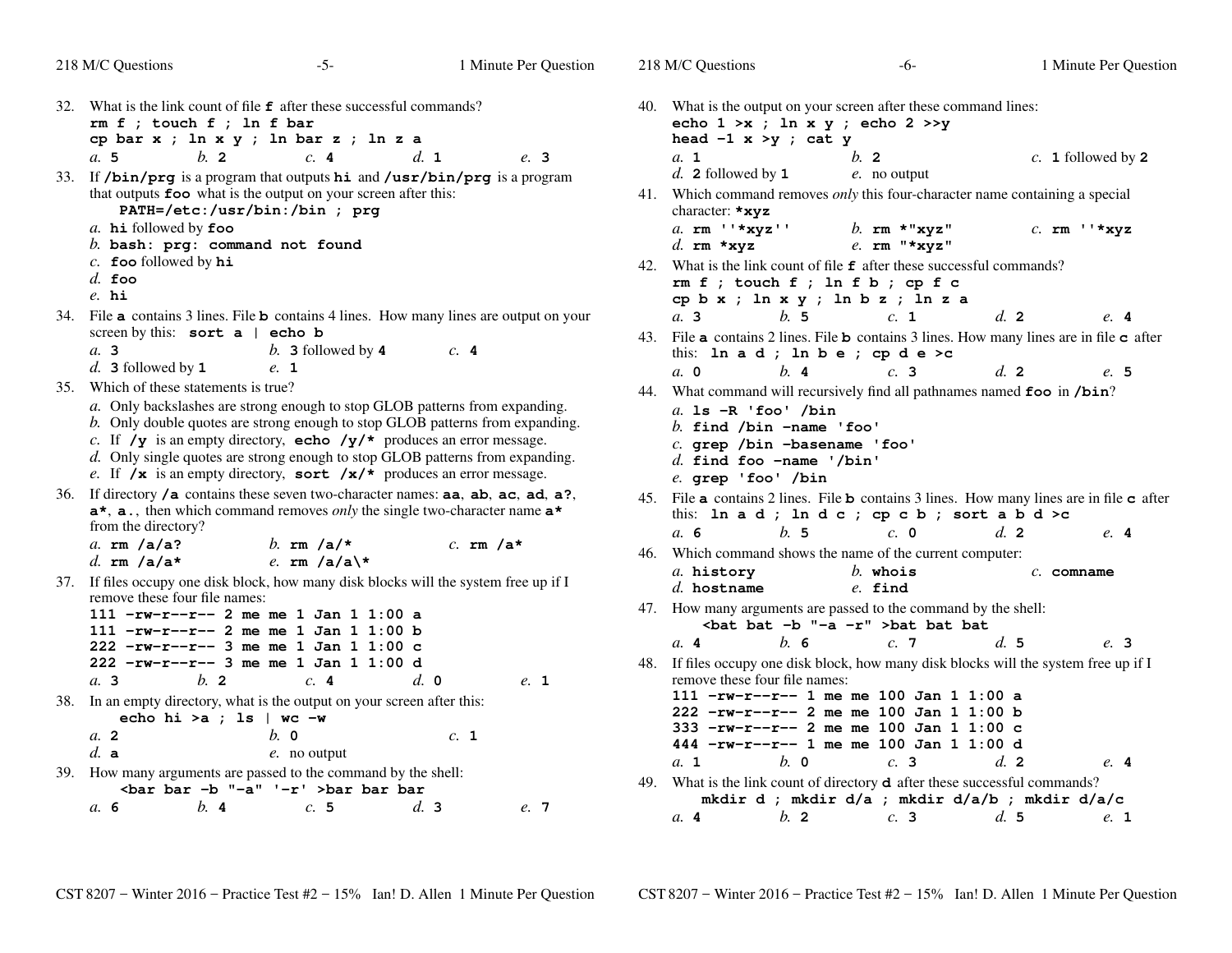| 218 M/C Questions                                                                                                 | $-7-$                                                                                                                                                                                                                                                                                                                    | 1 Minute Per Question | 218 M/C Questions                                                                                                                                                                             | $-8-$                                                                                                                                                                       | 1 Minute Per Questio                                                                                                                                  |
|-------------------------------------------------------------------------------------------------------------------|--------------------------------------------------------------------------------------------------------------------------------------------------------------------------------------------------------------------------------------------------------------------------------------------------------------------------|-----------------------|-----------------------------------------------------------------------------------------------------------------------------------------------------------------------------------------------|-----------------------------------------------------------------------------------------------------------------------------------------------------------------------------|-------------------------------------------------------------------------------------------------------------------------------------------------------|
| 50. What is the output on your screen after this:<br>a. two followed by one<br>$c.$ two<br>e. one followed by two | echo one >x ; ln x y ; echo two >>y ; sort x<br>$b.$ one<br>$d.$ no output                                                                                                                                                                                                                                               |                       | 1s nosuchfile   wc -w >out<br>a nosuchfile<br>c. 1<br>e. 0                                                                                                                                    | 59. In an empty directory, what is in file out after this:<br>$d.$ out                                                                                                      | <i>b</i> . nothing (empty file)                                                                                                                       |
|                                                                                                                   | 51. In an empty directory, how many words are in file <b>a</b> after this:<br>echo It's redirected >b isn't it\? ; ls >a                                                                                                                                                                                                 |                       |                                                                                                                                                                                               |                                                                                                                                                                             | 60. File a contains 2 lines. File b contains 3 lines. How many lines are in file c after<br>this: ln a e ; ln b d ; ln d c ; cp d e ; sort a b e d >c |
| $b. \, o$<br>a.3                                                                                                  | c. 1<br>52. File a contains 2 lines. File b contains 3 lines. How many lines are in file c after<br>this: sort a $b > c$ ; cat a $>> b$ ; cat c $b > c$ a                                                                                                                                                                | d.4<br>e. 2           | b.7<br>a. 12                                                                                                                                                                                  | c.4<br>61. What is the link count of directory <b>d</b> after these successful commands?<br>mkdir d ; cd d ; touch a ; mkdir b c                                            | d.6<br>e. 10                                                                                                                                          |
| a. 12<br>h.7                                                                                                      | c. 0<br>53. What does <i>quoting</i> mean on a shell command line?<br>a. setting the <b>PS1</b> variable to be your shell prompt<br>b. using more than one pathname argument to a command, e.g. $rm a b c$                                                                                                               | d.5<br>e. 8           | a. 6<br>h <sub>2</sub><br>a. /etc/foo/bar                                                                                                                                                     | c.4<br>62. If you are in /etc and $ls -1$ shows a symbolic link $bar \rightarrow$ foo then<br>dereference the absolute path of bar with no symbolic links:<br>$b.$ /bar/foo | d.3<br>e.5<br>$c.$ /etc/bar/foo                                                                                                                       |
|                                                                                                                   | c. using a leading tilde (" $\sim$ ") on a pathname to mean your <b>HOME</b> directory<br>$d.$ typing a "control" character using the [CTRL] key<br>e. turning off the special meaning of shell meta-characters                                                                                                          |                       | $d.$ /foo                                                                                                                                                                                     | e. /etc/foo<br>63. In an empty directory, what is the output on your screen after this:<br>touch $1 \t2 \t3$ ; cow="*"; echo "\$cow"                                        |                                                                                                                                                       |
|                                                                                                                   | 54. In an empty directory, what is the output on your screen after this:<br>touch 1 2 3 ; cow="*" ; echo ""\$cow""                                                                                                                                                                                                       |                       | $a.$ "\$cow"<br>d. "1 2 3"                                                                                                                                                                    | b. 1 2 3<br>$e. *$                                                                                                                                                          | $c.$ \$cow                                                                                                                                            |
| a. "1 2 3"<br>$d. \star$                                                                                          | $b.$ "\$cow"<br>$e.$ Scow<br>55. If I am in directory /tmp and mt is an empty sub-directory, what is true after this:                                                                                                                                                                                                    | c. 123                | 64. Which command line shows the current date?<br>$a.$ date   bash<br>$c.$ bash <date< td=""><td></td><td><math>h</math>. bash date<br/><math>d.</math> bash &gt;date ; cat date</td></date<> |                                                                                                                                                                             | $h$ . bash date<br>$d.$ bash >date ; cat date                                                                                                         |
| c. the directory $m$ t is now empty                                                                               | touch mt/bar ; mkdir mt/me ; cp mt/bar mt//me<br>$a$ . the directory $m$ t now contains only a file named $m$ e<br>b. there is a second copy of the file $\bar{b}$ ar in file /tmp/me<br>d. the command fails because the name $mt/$ /me does not exist<br>e. there is a second copy of the file $bar$ in directory $mt$ |                       | $e$ . echo date   bash<br>65. What is in file out after this:<br>$a$ . hi<br>$c.$ me<br>e. me followed by $hi$                                                                                |                                                                                                                                                                             | echo me >a ; ln a b ; echo hi >b ; ln a out ; rm a b<br>$b.$ nothing (empty file)<br>$d.$ no such file (nonexistent)                                  |
|                                                                                                                   | 56. If you are in /bin and $ls$ -1 shows a symbolic link foo -> /bar then<br>dereference the absolute path of foo with no symbolic links:                                                                                                                                                                                |                       |                                                                                                                                                                                               | 66. What is the link count of directory $d$ after these successful commands?<br>mkdir d ; mkdir d/a ; touch d/b                                                             |                                                                                                                                                       |
| a. $/bin/bar$<br>$d.$ /bar<br>57. What is the output on your screen after this:                                   | $b.$ /foo/bar<br>$e.$ /bin/bar/foo                                                                                                                                                                                                                                                                                       | $c.$ /bin/foo/bar     | $b$ . 2<br>a. 1                                                                                                                                                                               | c.3<br>67. What is true about this output from $ls$ -il foo bar?<br>15 - rwxrwxrwx 2 bin bin 3 Jul 31 12:33 foo                                                             | d.4<br>e.5                                                                                                                                            |
| a. 0<br>d. 1                                                                                                      | mkdir foo ; rmdir foo   wc -w<br>$b$ . no output<br>e. 3                                                                                                                                                                                                                                                                 | c. 2                  | a. foo and bar are names for the same file                                                                                                                                                    | 15 $-rwxrwxrwx$ 3 bin bin 3 Jul 31 12:33 bar<br>b. foo and bar each have three names (six names total)                                                                      |                                                                                                                                                       |
| directory?                                                                                                        | 58. If directory dir contains only these five two-character names: a?, 11, ?1, 1*,<br>.1, then which command removes <i>only</i> the single two-character name ?1 from the                                                                                                                                               |                       | $d$ , this output is not possible<br>e. foo and bar are names for different files                                                                                                             | c. foo and $bar$ are two of three names for the same file                                                                                                                   |                                                                                                                                                       |
| a. $rm \ din/21$<br>d. rm dir/*1                                                                                  | b. $rm \ dir/??$<br>e. rm dir/\??                                                                                                                                                                                                                                                                                        | c. rm dir/1*          |                                                                                                                                                                                               |                                                                                                                                                                             |                                                                                                                                                       |

 *b.* **<sup>123</sup>** *c.* **\$cow** nt date? *b.* **bash date** *d.* **bash >date ; cat date echo me >a ; ln a b ; echo hi >b ; ln a out ; rm a b** *b.* nothing (empty file) *d.* no such file (nonexistent) after these successful commands? touch d/b *b.* **<sup>2</sup>** *c.* **<sup>3</sup>** *d.* **<sup>4</sup>** *e.* **<sup>5</sup> ls -il foo bar**? **15 -rwxrwxrwx 2 bin bin 3 Jul 31 12:33 foo 15 -rwxrwxrwx 3 bin bin 3 Jul 31 12:33 bar**me file hear (six names total) nes for the same file ent files

Minute Per Question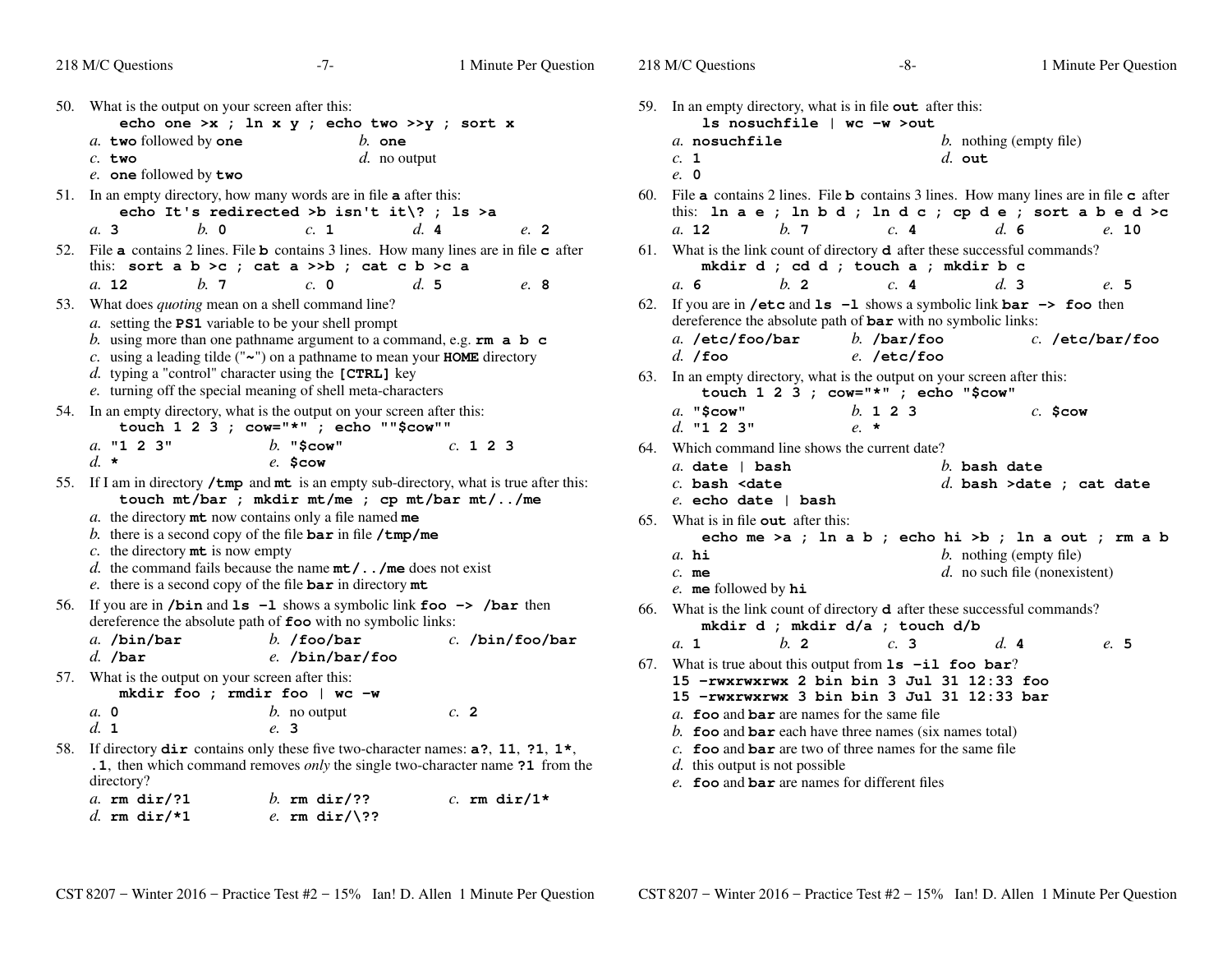|     | 218 M/C Questions                                                                                                                     | $-9-$                                                                              | 1 Minute Per Question |     | 218 M/C Questions                                                                                                                                                     | $-10-$                                               |                           | 1 Minute Per Question |
|-----|---------------------------------------------------------------------------------------------------------------------------------------|------------------------------------------------------------------------------------|-----------------------|-----|-----------------------------------------------------------------------------------------------------------------------------------------------------------------------|------------------------------------------------------|---------------------------|-----------------------|
| 68. | How many arguments are passed to the command by the shell:                                                                            | echo " 1 '2 3' 4 "5 6 ' 7 "8 ' >out                                                |                       |     | 77. File <b>a</b> contains 2 lines. File <b>b</b> contains 3 lines. How many lines are in file <b>c</b> after<br>this: In $a e$ ; In $b d$ ; In $d c$ ; cat $e b > c$ |                                                      |                           |                       |
|     | b.4<br>a, 6                                                                                                                           | c.2                                                                                | d.3<br>e.5            |     | $h$ . 4<br>a.3                                                                                                                                                        | c.5                                                  | d. 0                      | $e^{2}$               |
|     | 69. If directory $/a$ contains these seven two-character names: aa, ab, ac, ad, a*,<br>from the directory?                            | a?, ??, then which command removes <i>only</i> the single two-character name a?    |                       |     | 78. How many arguments are passed to the command by the shell:                                                                                                        | $\leq$ cow cow "-x "-y '-z' >cow cow                 |                           |                       |
|     | a. $rm' /a/a?$ '                                                                                                                      |                                                                                    | c. $rm/a\$ ?          |     | h.6<br>a.5                                                                                                                                                            | c.3                                                  | d.4                       | e. 7                  |
|     | d. $rm "/a?"$                                                                                                                         | b. $rm/a/a?$<br>e. $rm/a/?)$ ?                                                     |                       |     | 79. Dereference the following symlink xyz into its equivalent absolute path:                                                                                          | $\ln -s$ //a/./b//bar /tmp/a/b/xyz                   |                           |                       |
|     | 70. File a contains 2 lines. File b contains 3 lines. How many lines are in file c after<br>this: In $a d$ ; In $d c$ ; cat $a b > c$ |                                                                                    |                       |     | $a.$ /tmp/bar<br>$d.$ /tmp/a/b/bar                                                                                                                                    | $b.$ /tmp/a/bar<br>$e.$ /tmp/b/bar                   |                           | $c.$ /tmp/b/xyz       |
|     | b.5<br>a.4                                                                                                                            | c. 0                                                                               | d.3<br>e. 2           |     | 80. If you are in /bin and 1s -1 shows a symbolic link foo -> dir/bar then                                                                                            |                                                      |                           |                       |
|     | 71. The option to $1s$ that shows inode (index) numbers is:                                                                           |                                                                                    |                       |     | dereference the absolute path of foo with no symbolic links:                                                                                                          |                                                      |                           |                       |
|     | $h - a$<br>$a. -1$                                                                                                                    | $c. -i$                                                                            | $d. -x$<br>$e. -1$    |     | a. $/$ foo $/$ dir $/$ bar                                                                                                                                            |                                                      | $b.$ /dir/bar             |                       |
|     | 72. How many arguments are passed to the command by the shell:                                                                        | echo " 1 2 " three ' 4 ' five"6"                                                   |                       |     | $c.$ /bin/dir/bar/foo<br>$e.$ /bin/dir/bar                                                                                                                            |                                                      | $d.$ /bin/foo/dir/bar     |                       |
|     | h <sub>2</sub><br>a. 1                                                                                                                | c.4                                                                                | d.5<br>e. 9           |     | 81. What is the link count of directory dir after these successful commands?                                                                                          |                                                      |                           |                       |
|     | 73. What is the link count of file <b>f</b> after these successful commands?                                                          |                                                                                    |                       |     |                                                                                                                                                                       | mkdir dir ; touch foo ; cd dir ; ln /foo bar         |                           |                       |
|     | $rm f$ ; touch $f$ ; ln $f$ bar                                                                                                       |                                                                                    |                       |     | h <sub>2</sub><br>a. 2                                                                                                                                                | c.4                                                  | d.5                       | e. 1                  |
|     | cp bar x ; ln x y ; ln bar z<br>b.3<br>$a_{\cdot}$ 1                                                                                  | $c$ . 2                                                                            | d.4<br>e. 5           |     | 82. How many arguments are passed to the command by the shell:                                                                                                        | $\leq f$ z " a 'b c' d " 1 2 ' g " h " ' >z          |                           |                       |
|     | 74. If files occupy one disk block, how many disk blocks will the system free up if I                                                 |                                                                                    |                       |     | a.4<br>b.3                                                                                                                                                            | c.5                                                  | d.6                       | $e^{2}$               |
|     | remove these four file names:                                                                                                         |                                                                                    |                       |     | 83. How many files are touched? touch 1                                                                                                                               |                                                      | "2 3" ' 4 ' 5             |                       |
|     |                                                                                                                                       | 111 -rw-r--r-- 1 me me 100 Jan 1 1:00 a                                            |                       |     | b.7<br>a.3                                                                                                                                                            | c. 6                                                 | d.5                       | e.4                   |
|     |                                                                                                                                       | 222 -rw-r--r-- 1 me me 100 Jan 1 1:00 b<br>444 -rw-r--r-- 2 me me 100 Jan 1 1:00 c |                       | 84. | What is in file <b>foo</b> after this:                                                                                                                                |                                                      |                           |                       |
|     |                                                                                                                                       | 444 -rw-r--r-- 2 me me 100 Jan 1 1:00 d                                            |                       |     |                                                                                                                                                                       | echo hi >a ; ln a b ; echo me >b ; ln a foo ; rm a b |                           |                       |
|     | a.2<br>$h_{\cdot}$ 1                                                                                                                  | $c. \; 0$                                                                          | $d1$ 3<br>e.4         |     | a. no such file (nonexistent)                                                                                                                                         | $b.$ me                                              |                           |                       |
|     | 75. What is true about this output from $ls$ -il foo bar                                                                              |                                                                                    |                       |     | $c.$ hi                                                                                                                                                               |                                                      | $d.$ nothing (empty file) |                       |
|     |                                                                                                                                       | $15 - r - x - - - - 2$ me me 3 Jan 1 1:00 foo                                      |                       |     | $e$ . hi followed by me                                                                                                                                               |                                                      |                           |                       |
|     |                                                                                                                                       | 99 -r-x------ 2 me me 3 Jan 1 1:00 bar                                             |                       |     | 85. What is the output of this in an empty directory:                                                                                                                 |                                                      |                           |                       |
|     | a. this output is not possible                                                                                                        |                                                                                    |                       |     |                                                                                                                                                                       | touch 1 13 .13 2 213 3 30 39 .31 ; echo [13]?        |                           |                       |
|     | b. foo and bar are names for the same file                                                                                            |                                                                                    |                       |     | a. 1 13 3 30 39<br>$b.$ 13 30 39                                                                                                                                      |                                                      |                           |                       |
|     | $c$ . foo and bar are names for different files                                                                                       |                                                                                    |                       |     | $c.$ [13]?                                                                                                                                                            |                                                      |                           |                       |
|     |                                                                                                                                       | d. <b>foo</b> and <b>bar</b> each have three names (six names total)               |                       |     | $d.$ an error message from echo saying [13]? does not exist                                                                                                           |                                                      |                           |                       |
|     |                                                                                                                                       | e. foo and bar are two of three names for the same file                            |                       |     | e. 13                                                                                                                                                                 |                                                      |                           |                       |
|     | 76. If files occupy one disk block, how many disk blocks will the system free up if I<br>remove these four file names:                |                                                                                    |                       | 86. | If files occupy one disk block, how many disk blocks will the system free up if I<br>remove these four file names:                                                    |                                                      |                           |                       |
|     |                                                                                                                                       | $111 - rw-r-r-2$ me me 100 Jan 1 1:00 a                                            |                       |     | $111 - rw-r-r-1$ me me 100 Jan 1 1:00 a                                                                                                                               |                                                      |                           |                       |
|     |                                                                                                                                       | $222$ -rw-r--r-- 2 me me 100 Jan 1 1:00 b                                          |                       |     | $222$ -rw-r--r-- 3 me me 100 Jan 1 1:00 b                                                                                                                             |                                                      |                           |                       |
|     |                                                                                                                                       | 333 -rw-r--r-- 2 me me 100 Jan 1 1:00 c<br>444 -rw-r--r-- 2 me me 100 Jan 1 1:00 d |                       |     | $222 - rw-r--7 - 3$ me me 100 Jan 1 1:00 c                                                                                                                            |                                                      |                           |                       |
|     | b. 1<br>$a. \, 0$                                                                                                                     | c.4                                                                                | d.3<br>e. 2           |     | 222 -rw-r--r-- 3 me me 100 Jan 1 1:00 d                                                                                                                               |                                                      |                           |                       |
|     |                                                                                                                                       |                                                                                    |                       |     | b.3<br>a. 1                                                                                                                                                           | c.4                                                  | d. 0                      | e. 2                  |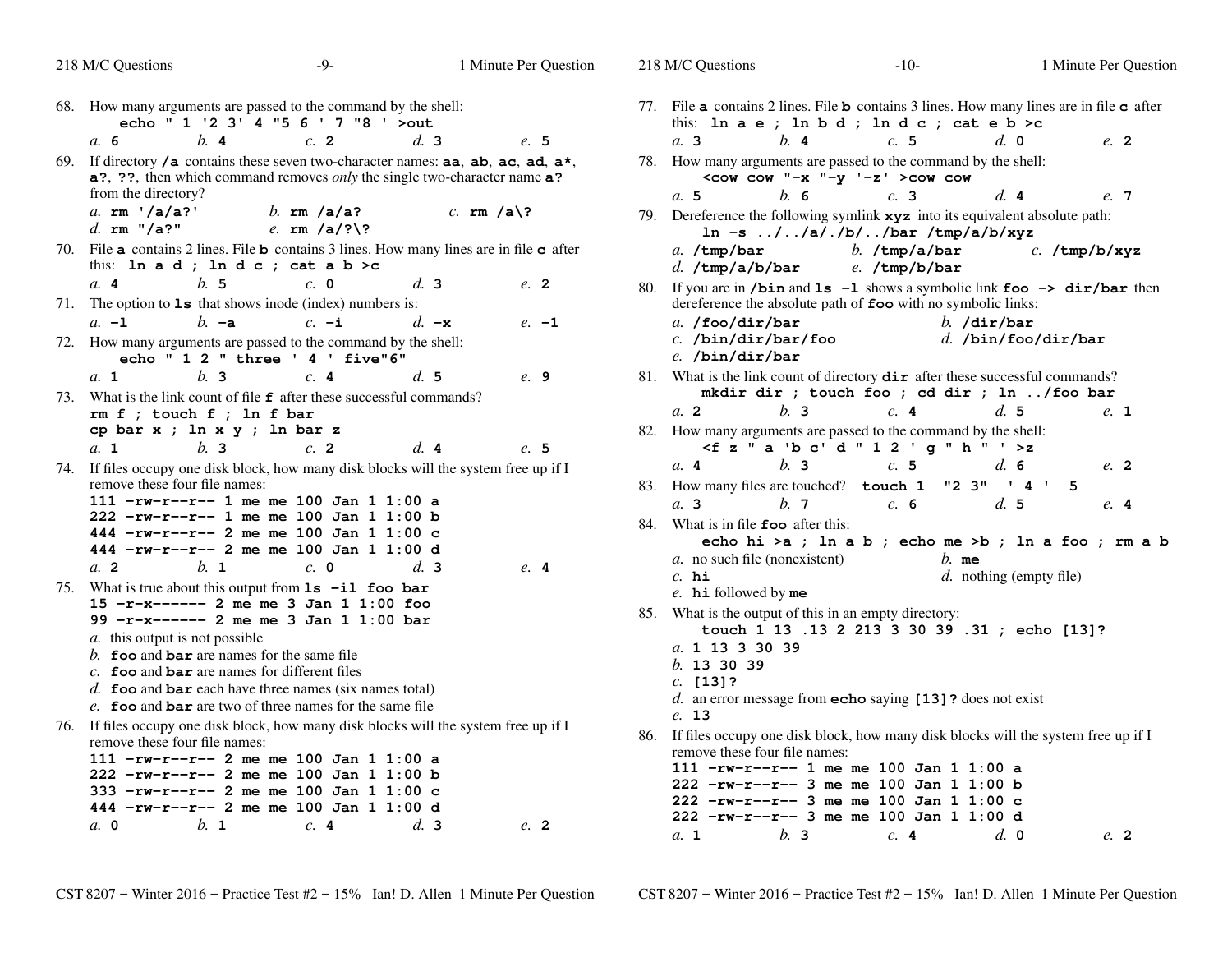```
218 M/C Questions-11- 1
                                                  Minute Per Question
87. How many arguments are passed to the command by the shell:
echo " one '2 three' 4 "five 6 ' 7 "8 ' >outa. 5 b. 4 c. 2 d. 3 e. 6
88. If files occupy one disk block, how many disk blocks will the system free up if I
    remove these four file names:
111 -rw-r--r-- 1 me me 100 Jan 1 1:00 a
222 -rw-r--r-- 1 me me 100 Jan 1 1:00 b
333 -rw-r--r-- 1 me me 100 Jan 1 1:00 c
444 -rw-r--r-- 2 me me 100 Jan 1 1:00 dd<sub>3</sub>a. 2 b. 4 c. 0 d. 3 e. 1
89. If your PATH contained only the file names /bin/sh, /bin/cat, and
    /bin/ls, then what is the output on your screen of this command:cat /etc/passwd
a. cat: bash: no such file or directoryb. bash: /bin/sh: command not found
c. cat: /etc/passwd: command not found
d. bash: /bin/cat: no such file or directorye. bash: cat: command not found
90. In an empty directory, what is the output on your screen after this:
        echo one >.bar ; echo .????*
a. an error message from echo saying .????* does not exist
    b. .bar
c. .. .bard. one
e. .????*
91. What is the link count of file foo after these successful commands?
    rm foo ; touch foo ; ln foo bar
cp bar x ; ln x y ; ln bar z ; ln z ad.2a. 4 b. 1 c. 5 d. 2 e. 3
92. If your PATH variable contains /bin:/usr/bin, what is the output of this:
        echo '$PATH'a. '$PATH'
b. '/bin:/usr/bin'c. $PATH
d. /bin:/usr/bin
e. echo: $PATH: No such file or directory
93. What is the output on your screen after these command lines:
    echo one >x ; ln x y ; echo ten >yecho two >x ; cat y
a. one followed by ten and two b. no output on screen
    c. ten d. two
    e. one218 M/C Questionss -12-1a. V="foo bar"c. V="foo bar"e. "V=foo bar"a. 112c. 0e. nothing (empty file)e. /bin/dir/fooa. 2a. echo '$x'd. echo $x100. What is in filec after this:
                                                                            a.A
c.Ba. 5a. 1
```
94. The correct syntax to assign to a shell variable is:  $h$  **V** = foo bar *d.* **V=foo bar** 95. In an empty directory, what is in file **count** after this: **ls ??? | wc -w >count** *b.* **<sup>1</sup>** *d.* **<sup>111</sup>** 96. If you are in **/bin** and **ls -l** shows a symbolic link **bar -> ../dir/foo** then dereference the absolute path of **bar** with no symbolic links: *a.* **/bin/bar/dir/foo** *b.* **/dir/foo** *c.* **/bin/dir/foo/bar** *d.* **/bar/../dir/foo** 97. What is the output on your screen after this: **PATH=/bin/cat:/bin/sh:/bin/ls ; ls nosuchfile***a.* **bash: /bin/ls: command not found***b.* **ls: /bin/ls: command not found** *c.* **bash: /bin/sh: No such file or directory***d.* **bash: ls: command not found** *e.* **ls: nosuchfile: No such file or directory** 98. What is the link count of directory**a** after these successful commands? **mkdir a ; mkdir a/b ; mkdir a/c ; mkdir a/b/c** *b.* **<sup>1</sup>** *c.* **<sup>5</sup>** *d.* **<sup>4</sup>** *e.* **<sup>3</sup>** 99. Which command line always prints just the two characters **\$x** on the screen? *b.* **echo \$\$x** *c.* **echo "\$x"** *e.* **echo "\$\$x" echo B >b ; ln b a ; echo A >a ; ln a c ; rm a b** *b.* no such file (nonexistent) *d. e.* nothing (empty file)**A** followed by **B**101. What is the link count of directory **dir** after these successful commands? **mkdir dir ; mkdir dir/foo ; touch dir/bar** *b.* **<sup>3</sup>** *c.* **<sup>2</sup>** *d.* **<sup>4</sup>** *e.* **<sup>1</sup>** 102. What is the link count of file**f** after these successful commands? **rm f ; touch f ; ln f b ; cp f g cp b a ; ln a d ; ln b c ; cp c g***b.* **<sup>4</sup>** *c.* **<sup>3</sup>** *d.* **<sup>5</sup>** *e.* **<sup>2</sup>**

Minute Per Question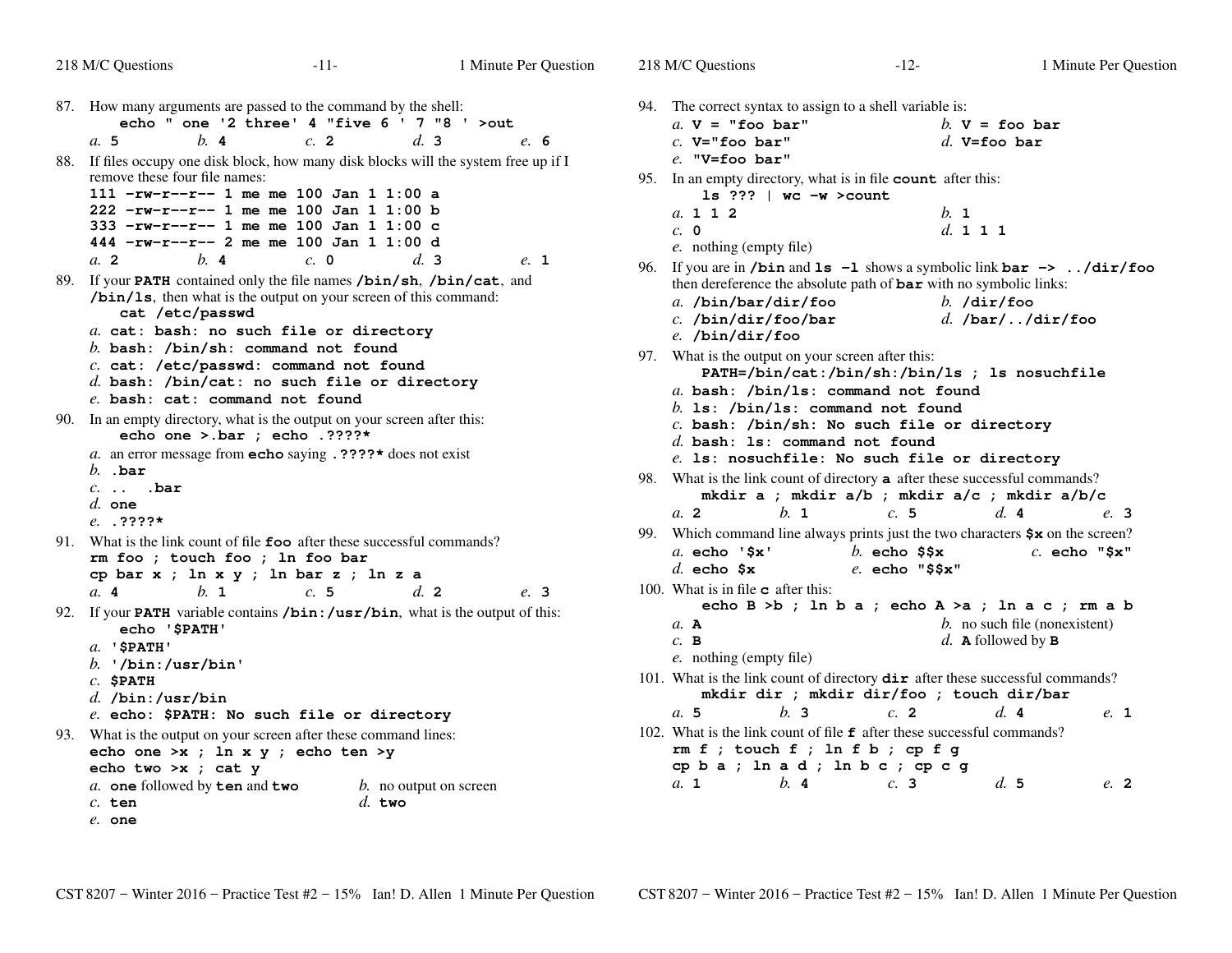| 218 M/C Questions                                                                                                       | $-13-$                                       | 1 Minute Per Question  | 218 M/C Q           |
|-------------------------------------------------------------------------------------------------------------------------|----------------------------------------------|------------------------|---------------------|
| 103. What is the output on your screen after these command lines:<br>echo one >x ; ln x y ; echo two >y                 |                                              |                        | 109. In an          |
| echo ten >x ; cat y                                                                                                     |                                              |                        | $a$ . or            |
| a. one followed by two and ten                                                                                          | $b.$ ten                                     |                        | <i>b</i> . an       |
| $c.$ two                                                                                                                | $d.$ one                                     |                        | $c.$ .              |
| e. no output on screen                                                                                                  |                                              |                        | $d.$ $\blacksquare$ |
| 104. If files occupy one disk block, how many disk blocks will the system free up if I<br>remove these four file names: |                                              |                        |                     |
| 111 -rw-r--r-- 1 me me 100 Jan 1 1:00 a                                                                                 |                                              |                        | 110. What           |
| 222 -rw-r--r-- 1 me me 100 Jan 1 1:00 b                                                                                 |                                              |                        | $a. \t f:$          |
| 333 -rw-r--r-- 1 me me 100 Jan 1 1:00 c                                                                                 |                                              |                        | 111. What           |
| 444 -rw-r--r-- 1 me me 100 Jan 1 1:00 d                                                                                 |                                              |                        |                     |
| a.4<br>$h_{\cdot}$ 1                                                                                                    | $c. \; \; \mathbf{0}$                        | d.3<br>e. 2            | a. 1                |
| 105. How many arguments are passed to the command by the shell:                                                         |                                              |                        | 112. How            |
|                                                                                                                         | echo 'It's a bird! It's a plane!'            |                        | a. 5                |
| h <sub>2</sub><br>a. 1                                                                                                  | $c1$ 2                                       | d.5<br>e. 4            | 113. What           |
| 106. If $/$ bin/foo is a program that outputs mom and $/$ usr $/$ bin/foo is a program                                  |                                              |                        | echc                |
| that outputs dad, what is the output on your screen after this:                                                         |                                              |                        | $a$ . no            |
|                                                                                                                         | PATH=/dev:/usr/bin:/usr:/bin:/etc ; /bin/foo |                        | $c$ . for           |
| $a$ . mom                                                                                                               |                                              |                        | e. ba               |
| b. bash: $\binom{b}{b}$ hin/foo: command not found                                                                      |                                              |                        | 114. If $/b$        |
| $c$ . dad followed by mom                                                                                               |                                              |                        | that o              |
| $d.$ mom followed by dad                                                                                                |                                              |                        |                     |
| $e$ . dad                                                                                                               |                                              |                        | $a$ . tr            |
| 107. If $/$ bin $/$ foo is a program that outputs one and $/$ usr $/$ bin $/$ foo is a program                          |                                              |                        | <i>b</i> . ba       |
| that outputs two, what is the output on your screen after this:                                                         |                                              |                        | $c$ . tr            |
|                                                                                                                         | PATH=/bin/ls:/home:/usr/bin/cat:/etc ; foo   |                        | $d.$ or             |
| a. bash: foo: command not found                                                                                         |                                              |                        | $e$ . $o$           |
| $h$ . two                                                                                                               |                                              |                        | 115. If $/b$        |
| c. two followed by one                                                                                                  |                                              |                        | that o              |
| $d.$ one                                                                                                                |                                              |                        |                     |
| e. one followed by two                                                                                                  |                                              |                        | a. ba               |
| 108. If files occupy one disk block, how many disk blocks will the system free up if I                                  |                                              |                        | $b$ . xx            |
| remove these four file names:                                                                                           |                                              |                        | $c$ . for<br>$d.$ x |
| 111 -rw-r--r-- 2 me me 100 Jan 1 1:00 a                                                                                 |                                              |                        | $e$ . for           |
| $222 - rw-r--1$ me me 100 Jan 1 1:00 b                                                                                  |                                              |                        |                     |
| 333 -rw-r--r-- 2 me me 100 Jan 1 1:00 c                                                                                 |                                              |                        | 116. Which          |
| 333 -rw-r--r-- 2 me me 100 Jan 1 1:00 d                                                                                 |                                              |                        | prece               |
| a. 1<br>b.4                                                                                                             | c.3                                          | d <sub>2</sub><br>e. 0 | a. P1               |

luestions  $-14-$  1 Minute Per Question empty directory, what is the output on your screen after this: **echo one >.bar ; ls .????\* one** an error message from **ls** saying **.????\*** does not exist **.. .bar .bar .????\*** command will recursively show disk usage in directories? **find** *b.* **df** *c.* **tree** *d.* **du** *e.* **ls** is the link count of file **<sup>a</sup>** after these successful commands? **ln a d ; cp a f ; ln d c ; ln f g ; ln c e** *b.* **<sup>5</sup>** *c.* **<sup>4</sup>** *d.* **<sup>2</sup>** *e.* **<sup>3</sup>** 112. How many files are touched? **touch 1 "2 3" '' 4 5** *b.* **<sup>4</sup>** *c.* **<sup>3</sup>** *d.* **<sup>6</sup>** *e.* **<sup>7</sup>** is in file **<sup>c</sup>** after this: **echo foo >a ; ln a b ; echo bar >>b ; ln a c ; rm a**o such file (nonexistent) *b.* **foo** followed by **bar** *d.* nothing (empty file) **oo** followed by **bar bar /bin/foo** is a program that outputs **one** and **/usr/bin/foo** is a programthat outputs **two**, what is the output on your screen after this: **PATH=/etc:/usr/bin:/usr:/bin:/dev ; foo two bash: foo: command not found two** followed by **one one one** followed by **two /bin/pig** is a program that outputs **xx** and **/usr/bin/pig** is a programthat outputs **foo** what is the output on your screen after this: **PATH=/home:/bin:/dev:/usr/bin ; pig bash: pig: command not found xx** followed by **foo foo xx foo** followed by **xx** 116. Which command line allows programs in the current directory to execute without preceding the names with **./**? (P.S. Security Risk! Don't do this!) **PATH=/usr/bin/.:\$HOME** *b.* **\$PATH=.:\$HOME:/usr/bin** *c.* **PATH=./\$HOME:/usr/bin***d.* **PATH=/bin:/usr/bin:.**

*e.* **\$PATH=/usr/bin:./bin**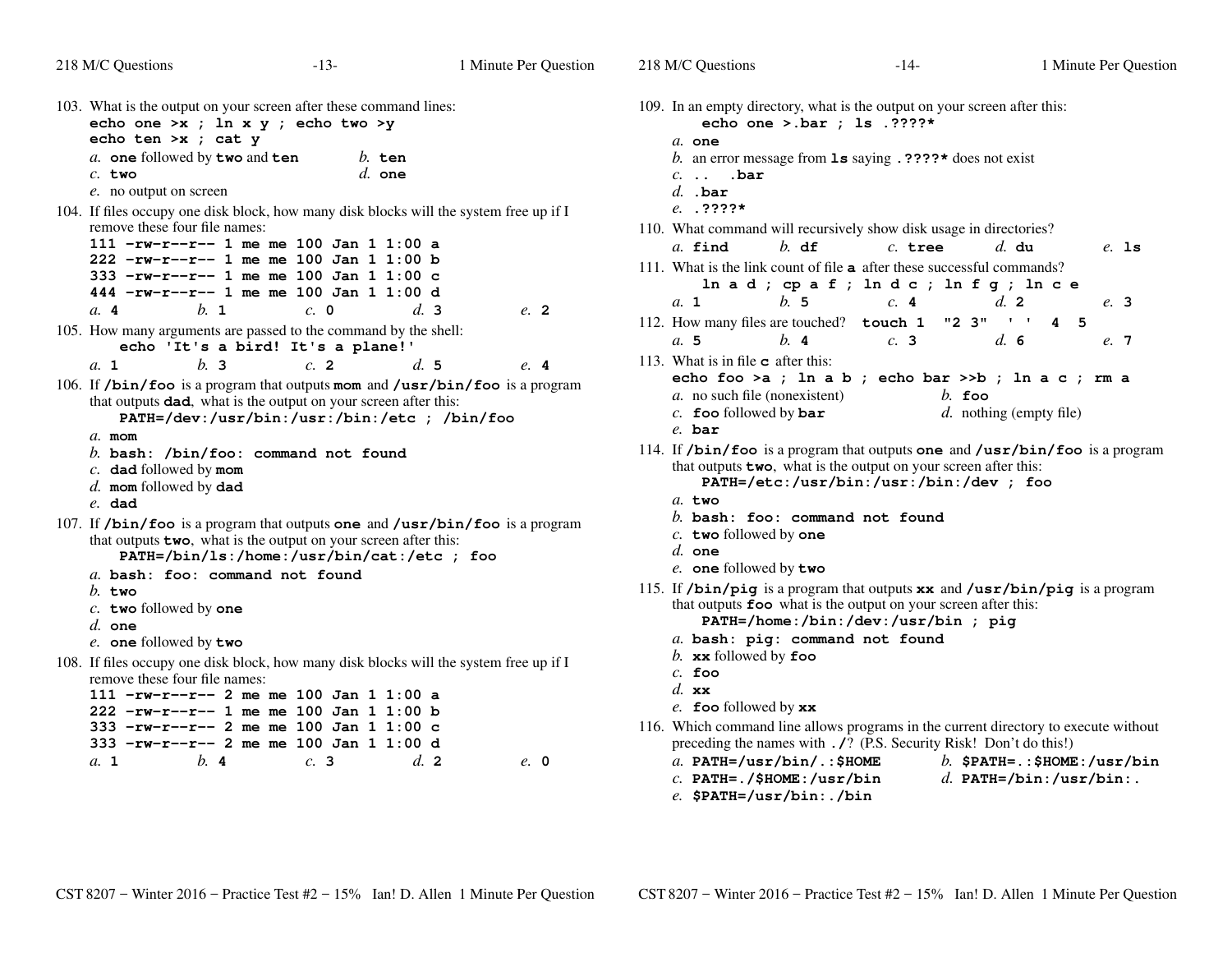## 218 M/C Questions

| 117. What is the link count of file foo after these successful commands?<br>rm foo ; touch foo ; ln foo bar                                                |                         |                    |      |
|------------------------------------------------------------------------------------------------------------------------------------------------------------|-------------------------|--------------------|------|
| cp bar a ; ln a b ; ln bar c ; cp c a<br>b.5<br>a, 3                                                                                                       | c.4                     | $d_{\mathbf{z}}$ 2 | e. 1 |
| 118. File a contains 2 lines. File b contains 3 lines. How many lines are output on your                                                                   |                         |                    |      |
| screen by this: $cat b   cat a$                                                                                                                            |                         |                    |      |
| $a$ . 3 followed by 2                                                                                                                                      | b. 5                    | c.3                |      |
| $d.$ 2 followed by 3<br>119. How many arguments are passed to the command by the shell:                                                                    | e. 2                    |                    |      |
| echo 'It's "1 2" isn't it? I can't decide.                                                                                                                 |                         |                    |      |
| b.5<br>a.6                                                                                                                                                 | c.2                     | d.4                | e. 3 |
| 120. In an empty directory, what is the output on your screen after this:<br>echo hi >foo ; cp foo bar   wc -w                                             |                         |                    |      |
| a. 3                                                                                                                                                       | $h_{\cdot}$ 1           | $c$ . 2            |      |
| $d_{\cdot}$ 0                                                                                                                                              | e. no output            |                    |      |
| 121. In an empty directory, what is the output on your screen after this:<br>echo hi > a ; mv a b ; ln b c ; ls > wc -1                                    |                         |                    |      |
| a <sub>2</sub><br>d. 0                                                                                                                                     | $b$ . no output<br>e. 1 | c. a               |      |
| 122. What is usually in the environment variable \$HOME?                                                                                                   |                         |                    |      |
| a. the relative path of the system / home directory                                                                                                        |                         |                    |      |
| b. the relative path of your login home directory                                                                                                          |                         |                    |      |
| $c$ . the absolute path of the system /home directory                                                                                                      |                         |                    |      |
| $d.$ the relative path of the ROOT directory<br>e. the absolute path of your login home directory                                                          |                         |                    |      |
| 123. If the file <b>bat</b> contained the word <b>foo</b> , what is the output on your screen after                                                        |                         |                    |      |
| this: PATH=/etc/passwd:/bin/ls:/bin/cat ; /bin/ls bat                                                                                                      |                         |                    |      |
| a. no output on screen                                                                                                                                     |                         |                    |      |
| b. bash: $\binom{b in}{1s}$ : command not found<br>$c.$ foo                                                                                                |                         |                    |      |
| $d.$ bat                                                                                                                                                   |                         |                    |      |
| e. /bin/ls: bat: No such file or directory                                                                                                                 |                         |                    |      |
| 124. What is the link count of directory $\boldsymbol{\mathsf{x}}$ after these successful commands?<br>mkdir x ; mkdir $x/y$ ; mkdir $x/z$ ; mkdir $x/y/z$ |                         |                    |      |
| $h$ 2<br>a. 3                                                                                                                                              | c.5                     | d.4                | e. 1 |
| 125. What is the link count of file foo after these successful commands?<br>rm foo ; touch foo ; ln foo bar ; ln bar x                                     |                         |                    |      |
| cp bar a ; ln a b ; ln x c ; cp c d                                                                                                                        |                         |                    |      |
| $h$ 2<br>a. 1                                                                                                                                              | c.4                     | $d_{\rm c}$ 5      | e. 3 |
| 126. What is the link count of an empty directory?                                                                                                         |                         |                    |      |
| $h$ 2<br>a. 1                                                                                                                                              | c.4                     | d.3                | e. 0 |

| 127. In an empty directory, how many words are in file c after this:<br>touch $a$ ; mv $b$ $a$ > $b$ ; $1s$ > $c$                                                                                                                                                                                                                                                                                                             |                             |                 |      |
|-------------------------------------------------------------------------------------------------------------------------------------------------------------------------------------------------------------------------------------------------------------------------------------------------------------------------------------------------------------------------------------------------------------------------------|-----------------------------|-----------------|------|
| h.4<br>a <sub>2</sub>                                                                                                                                                                                                                                                                                                                                                                                                         | $c. \; 0$                   | d.3             | e. 1 |
| 128. What is true about this output from $ls$ -il foo bar<br>$35 - rw-rw-r-2$ me me 3 Jan 1 1:00 foo<br>$36 - rw-rw-r-2$ me me $3$ Jan $1$ 1:00 bar<br>a. foo and $bar$ each have two names (four names total)<br>b. foo and bar are names for the same file<br>$c$ . foo and bar each have three names (six names total)<br>$d$ . this output is not possible<br>e. foo and bar are two of three names for this file         |                             |                 |      |
| 129. If you want a user-defined alias in all your bash shells, what do you do?<br>$a$ . put the alias into the /bin/bash file for next log in<br>b. create the alias and then type save to save it to all shells<br>$c$ . put the alias into the /etc/passwd file for next log in<br>$d.$ define the alias in my file $$HOME/$ . bashrc<br>e. put the alias into the /etc/group file for next log in                          |                             |                 |      |
| 130. What is usually in the environment variable \$PATH?<br>a. a colon-separated list of your passwd file fields<br>b. the absolute path of your login shell<br>c. a colon-separated list of directories containing command names<br>d. the absolute path of your login home directory<br>e. the absolute path of the system /path directory<br>131. What is the link count of directory foo after these successful commands? |                             |                 |      |
| mkdir foo ; cd foo ; touch a b c<br>b. 5<br>a <sub>2</sub>                                                                                                                                                                                                                                                                                                                                                                    | c.3                         | d. 1            |      |
| 132. What is the link count of directory <b>d</b> after these successful commands?<br>mkdir d ; mkdir d/a d/b ; touch d/c d/e                                                                                                                                                                                                                                                                                                 |                             |                 | e. 4 |
| $h_{\cdot}$ 1<br>a. 3<br>133. Rewrite as a simplified absolute path:                                                                                                                                                                                                                                                                                                                                                          | c.5                         | d.4             | e. 2 |
| ///var/./a///var/b///etc/./bar//foo<br>a. $/etc/bar/foo$ b. $/var/foo$<br>$d.$ /var/a/foo                                                                                                                                                                                                                                                                                                                                     | e. /etc/foo                 | $c.$ /var/b/foo |      |
| 134. File a contains 2 lines. File b contains 3 lines. How many lines are in file c after<br>this: $\ln a d$ ; $\ln d e$ ; $\ln b f > c$                                                                                                                                                                                                                                                                                      |                             |                 |      |
| $h$ . 0<br>a. 5                                                                                                                                                                                                                                                                                                                                                                                                               | c.3                         | d.4             | e. 2 |
| 135. How do you execute the program foo in the current directory?<br>$a.$ fool<br>$d.$ foo/.                                                                                                                                                                                                                                                                                                                                  | $b.$ SHOME/foo<br>$e.$ /foo | $c.$ ./foo      |      |
|                                                                                                                                                                                                                                                                                                                                                                                                                               |                             |                 |      |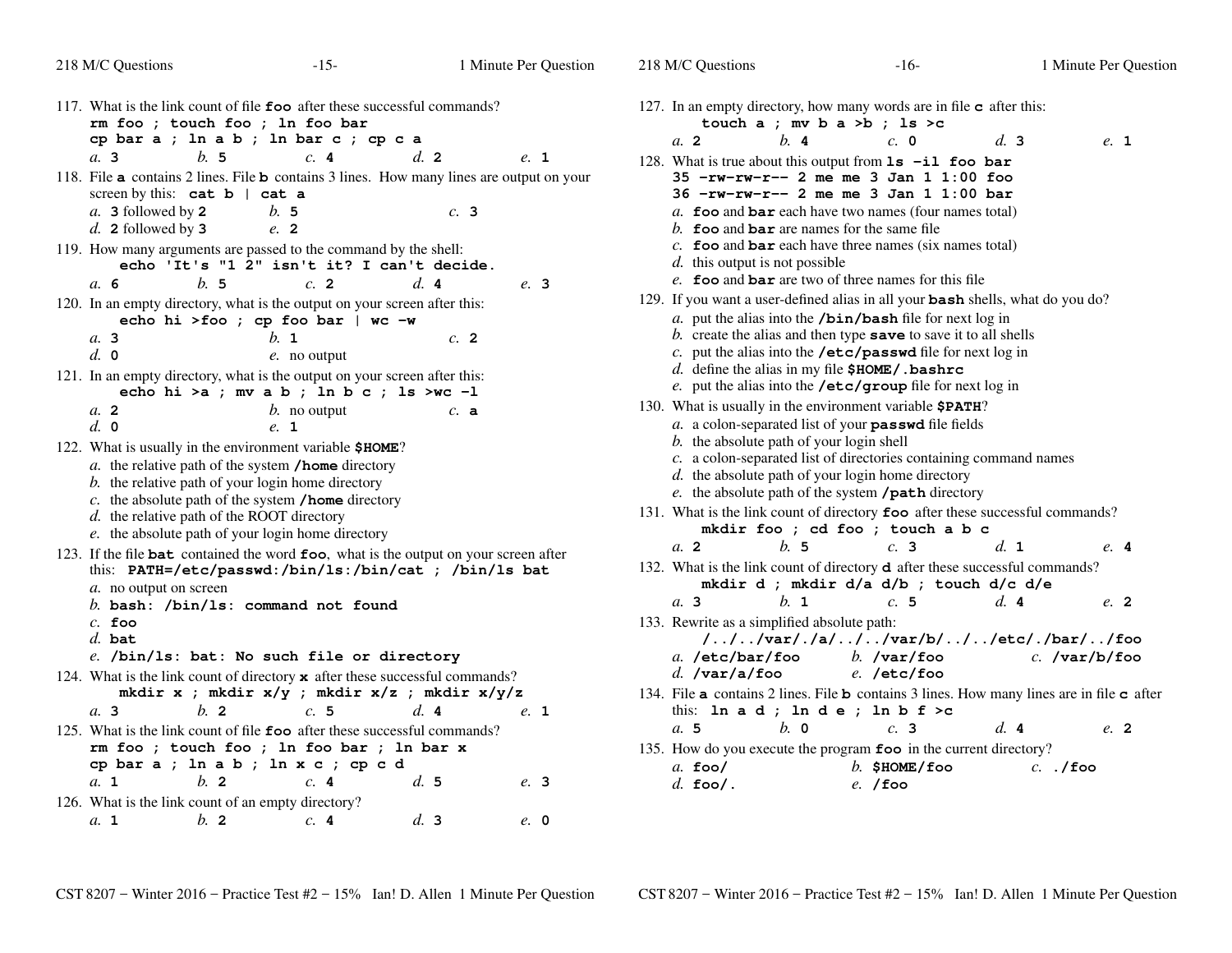| 218 M/C Questions                                                                                                                                                                                                                                                                        | $-17-$                                                                                                             | 1 Minute Per Question                                                                    | 218 M/C Questions                                                                                                                                                                                                                      | $-18-$                                                                                                                                                                                                                                                       | 1 Minute Per Question                           |
|------------------------------------------------------------------------------------------------------------------------------------------------------------------------------------------------------------------------------------------------------------------------------------------|--------------------------------------------------------------------------------------------------------------------|------------------------------------------------------------------------------------------|----------------------------------------------------------------------------------------------------------------------------------------------------------------------------------------------------------------------------------------|--------------------------------------------------------------------------------------------------------------------------------------------------------------------------------------------------------------------------------------------------------------|-------------------------------------------------|
| 136. What is the link count of file <b>f</b> after these successful commands?<br>a. 2<br>b.6<br>137. What is the output on your screen after this:<br>a. 1 followed by 2<br>d. 1                                                                                                         | cpfx; lnfa; lnxy; lnaz; lnab<br>c.5<br>echo $1 \gt x$ ; ln x y; echo $2 \gt y$ ; sort x<br>$b$ . no output<br>e. 2 | d.3<br>e.4<br>$c$ . 2 followed by 1                                                      | 146. If mt is an empty sub-directory, what is true after this:<br>b. the directory $m\text{t}$ is now empty                                                                                                                            | $a$ . the mkdir fails because bar already exists<br>$c$ . the directory $m$ t now contains only a file named $me$<br>$d.$ there is a second copy of the file $bar$ in the file named me<br>e. the command fails because the name $mt$ /bar/me does not exist | touch mt/bar ; mkdir bar ; mv mt/bar mt//bar/me |
| 138. If $/bin/xxx$ is a program that outputs one and $/usr/bin/xxx$ is a program<br>that outputs <b>two</b> , what is the output on your screen after this:<br>a. two followed by one<br>$b.$ two<br>$c.$ bash: /bin/xxx: command not found<br>$d.$ one                                  | PATH=/etc:/usr/bin:/usr:/bin ; /bin/xxx                                                                            |                                                                                          | 147. What is the link count of directory z after these successful commands?<br>a.4<br>b.3<br>148. Which command removes <i>only</i> this four-character name containing a special<br>character: ?xyz<br>a. rm '?xyz'<br>d. $rm$ ?'xyz' | mkdir z ; cd z ; touch a ; ln a b ; ln a c<br>c.5<br>$b$ . rm ?xyz<br>$e$ . rm $'$ '?xyz                                                                                                                                                                     | d. 1<br>e. 2<br>$c.$ rm $'$ ?xyz''              |
| e. one followed by two<br>139. What is the link count of file <b>f</b> after these successful commands?<br>$rm f$ ; touch $f$ ; ln $f$ bar<br>cp bar $x$ ; $\ln x$ $y$ ; $\ln y$ $z$<br>$h.$ 1<br>$a. \, 0$<br>140. In an empty directory, what is the output on your screen after this: | c.3                                                                                                                | d.2<br>e.4                                                                               | 149. In an empty directory, what is in file foo after this:<br><i>a</i> . nothing (empty file)<br>$h$ . foo<br>$c.$ 1s: cannot access nosuchfile<br>$d.$ hi                                                                            | echo hi >foo ; ls nosuchfile   cat >foo                                                                                                                                                                                                                      |                                                 |
| touch A a ; echo * $"$ >*"<br>a. A a $>^*$<br>$d.$ No output                                                                                                                                                                                                                             | $b.$ A a<br>$e. * > *$                                                                                             | $c.$ A a $>$ A a                                                                         | e. nosuchfile<br>150. What is the link count of file <b>f</b> after these successful commands?                                                                                                                                         | $rm f$ ; touch $f$ ; ln $fa$ ; ln $a$ $b$                                                                                                                                                                                                                    |                                                 |
| 141. Rewrite as a simplified absolute path:<br>/usr/./bin//lib///etc//usr/./lib//bin/./bar<br>a. $\sqrt{usr/lib/bar}$<br>$d.$ /usr/bar                                                                                                                                                   | $b.$ /usr/bin/bar<br>$e.$ /bar                                                                                     | $c.$ /etc/bar                                                                            | cp f c ; ln c x ; rm b ; mv a b<br>$a1$ 3<br>$h_{\cdot}$ 1<br>151. What is the link count of file foo after these successful commands?<br>rm foo ; touch foo ; ln foo bar                                                              | c.2                                                                                                                                                                                                                                                          | $d_{\cdot}$ 0<br>e.4                            |
| 142. How many arguments are passed to the command by the shell:                                                                                                                                                                                                                          | $\leq$ foo foo -x " " -z -r" " >foo 'foo foo'                                                                      |                                                                                          | cp bar $x$ ; $\ln x$ $y$ ; $\ln y$ $z$<br>a.4<br>b.3                                                                                                                                                                                   | c. 1                                                                                                                                                                                                                                                         | d.2<br>$e$ , 0                                  |
| a.8<br>b.9<br>143. Rewrite as a simplified absolute path:<br>a. /home/foo<br>$c.$ /etc/foo<br>$e.$ /home/you/foo                                                                                                                                                                         | c.5<br>$b.$ /foo                                                                                                   | $d_{\cdot}$ 7<br>e. 6<br>/home/me//you///etc//home/me//you//me//foo<br>$d.$ /home/me/foo | 152. Which of the following PATH statements makes the most sense?<br>d. PATH=/bin:/usr/bin<br>$e.$ PATH=/bin/bash:/usr/bin:/bin                                                                                                        | a. PATH=/bin:/usr/bin:/etc/passwd<br>$b.$ PATH=/bin:/etc/passwd:/usr/bin<br>$c.$ PATH=/bin/ls:/etc/passwd:/usr/bin                                                                                                                                           |                                                 |
| 144. In an empty directory, what is the output on your screen after this:<br>touch A a ; echo * >"*" ; is                                                                                                                                                                                |                                                                                                                    |                                                                                          | 153. What is the link count of directory <b>d</b> after these successful commands?                                                                                                                                                     | mkdir d ; touch f ; cd d ; ln /f x                                                                                                                                                                                                                           |                                                 |
| a, $\star$ > $\star$<br>d. * A a<br>145. How many arguments are passed to the command by the shell:                                                                                                                                                                                      | <i>b</i> . No output<br>$e.$ A a $>$ A a                                                                           | $c.$ A a $>$ *                                                                           | a <sub>2</sub><br>$h_{\perp}$ 1<br>154. How many arguments are passed to the command by the shell:                                                                                                                                     | c.3<br>echo " 1 2 "three ' 4 ' five"6"                                                                                                                                                                                                                       | $d_{\cdot}$ 5<br>$e$ , 4                        |
| b.5<br>a.4                                                                                                                                                                                                                                                                               | $\leq$ cow cow "-x" -y '-z' >cow cow<br>c. 6                                                                       | d.3<br>$e$ . 2                                                                           | $h$ . 9<br>a. 1                                                                                                                                                                                                                        | c.4                                                                                                                                                                                                                                                          | d.5<br>e. 3                                     |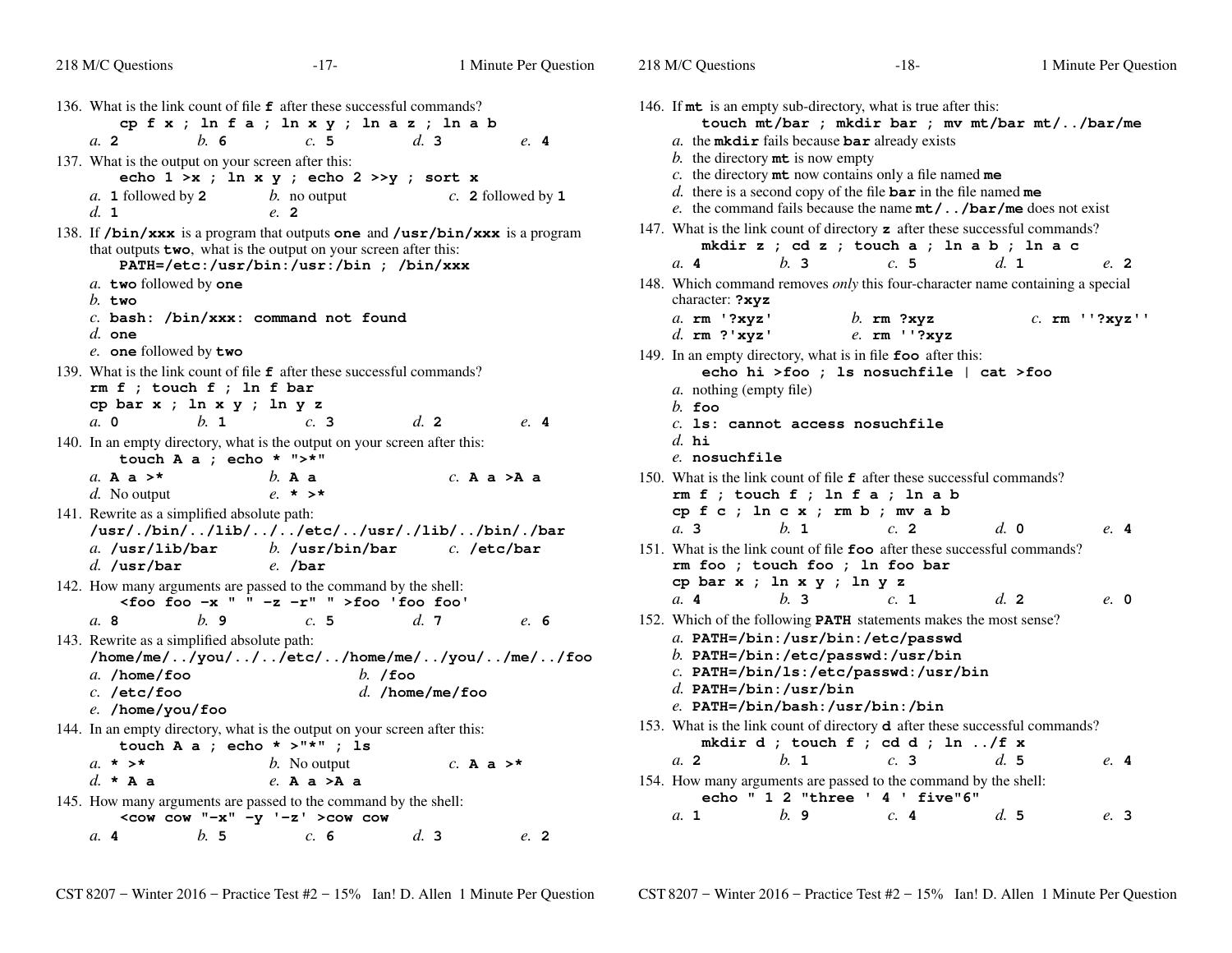| 218 M/C Questions                                                                                                                                                                                                                     | $-19-$                                                                                                                                                                                                                                                                                                                                                                                          | 1 Minute Per Question | 218 M/C Questions                                                                                                                                                                                                                                                                                                              | $-20-$                                                                                                                                                                           | 1 Minute Per Question                                                  |
|---------------------------------------------------------------------------------------------------------------------------------------------------------------------------------------------------------------------------------------|-------------------------------------------------------------------------------------------------------------------------------------------------------------------------------------------------------------------------------------------------------------------------------------------------------------------------------------------------------------------------------------------------|-----------------------|--------------------------------------------------------------------------------------------------------------------------------------------------------------------------------------------------------------------------------------------------------------------------------------------------------------------------------|----------------------------------------------------------------------------------------------------------------------------------------------------------------------------------|------------------------------------------------------------------------|
| 155. What displays on your screen given this command:                                                                                                                                                                                 | date >date ; pwd >pwd ; head date   tail pwd<br>$a$ . tail reads the pipe and the pwd and displays both together<br>$b$ . only the <b>date</b> displays because $\text{tail}$ ignores the pipe<br>$c$ . nothing displays because $\texttt{tail}$ ignores the pipe<br>$d.$ only the pwd displays because $\texttt{tail}$ ignores the pipe<br>e. head displays the date and tail displays the pwd |                       | 162. Which command line below shows only lines 6-10 of file foo?<br>a. head $-6$ foo   tail $-10$<br>c. tail -10 foo   head -6<br>e. head $-10$ foo   tail $-6$<br>163. What is the output on your screen after this: echo hi >out   wc -w<br>a. 1                                                                             | $b.$ 0                                                                                                                                                                           | b. tail $-15$ foo   head $-5$<br>d. head $-10$ foo   tail $-5$<br>c. 2 |
| 156. How many arguments are passed to the command by the shell:<br>b.4<br>$a$ , 3                                                                                                                                                     | echo 'And it's not hard, it's just logical.'<br>c.5                                                                                                                                                                                                                                                                                                                                             | d.7<br>e. 6           | $d.$ no output<br>164. If mt is an empty sub-directory, what is true after this:                                                                                                                                                                                                                                               | e. 3<br>touch bar ; mkdir foo ; mv mt//bar mt/foo<br>a. the directory $\bf{f}$ co now contains a file named bar                                                                  |                                                                        |
| 157. Which of the following is true, given this long directory listing:<br>$b$ . The number 32 is the size of this directory.<br>c. The number $128$ is the size of this directory.                                                   | drwxr-x--x 128 me me 32 Jan 1 1:00 dir<br>a. The number 32 is the count of links (names) this directory has.<br>$d$ . The number 128 is the inode number of this directory.<br>e. The number 32 is the inode number of this directory.                                                                                                                                                          |                       | $d.$ the directory $m$ t is still empty<br>165. How many files are touched? touch '1 "2 3<br>a. 1<br>b.4                                                                                                                                                                                                                       | b. the directory $m$ t now contains a file named bar<br>c. the command fails because $mt/$ foo is not a directory<br>e. the directory mt now contains a file named foo<br>c.3    | 141" '5<br>d.5<br>$e$ 2                                                |
| 158. How many arguments are passed to the command by the shell:<br>b.4<br>a.5                                                                                                                                                         | <foo "="" '="" 'b="" a="" c'="" d="" e="" f="" foo="" g="" h="">foo<br/>c.2</foo>                                                                                                                                                                                                                                                                                                               | d.3<br>e. 6           | 166. Which command line would show the index (inode) number of a file?<br>$a$ . find $-i$ file<br>$d.$ 1s $-i$ file                                                                                                                                                                                                            | $b.$ cat $-i$ file<br>$e.$ ls $-1$ file                                                                                                                                          | $c.$ cat $-1$ file                                                     |
| 159. What is the output on your screen of this unquoted command line:<br>a. $a/b1$ a/b2<br>d. b $a/b1$ $a/b2$                                                                                                                         | mkdir a ; touch b a/b1 a/b2 ; find a -name b*<br>$b.$ b1 b2<br>$e$ . no output                                                                                                                                                                                                                                                                                                                  | $c$ , b               | 167. What is in file $\sigma$ after this:<br>$a$ . <b>A</b> followed by <b>B</b><br>$c.$ A<br>$e$ . B                                                                                                                                                                                                                          | echo $A > a$ ; ln a b; echo $B > b$ ; ln a c; rm a b                                                                                                                             | $b$ . no such file (nonexistent)<br>$d.$ nothing (empty file)          |
| 160. You enter this $cp \ a/b \ c/$<br>because:<br>b. the command $cp$ is not in your search PATH<br>c. directory $a$ does not exist<br>$d.$ directory <b>c</b> does not exist<br>e. pathname a exists but is a file, not a directory | and get cp: a: No such file or directory<br>a. you forgot to specify the destination file name after $c$ /                                                                                                                                                                                                                                                                                      |                       | 168. If files occupy one disk block, how many disk blocks will the system free up if I<br>remove these four file names:<br>a, 0<br>b <sub>2</sub>                                                                                                                                                                              | $111 - rw-r-r-2$ me me 100 Jan 1 1:00 a<br>$111 - rw-r-r-2$ me me 100 Jan 1 1:00 b<br>222 -rw-r--r-- 2 me me 100 Jan 1 1:00 c<br>222 -rw-r--r-- 2 me me 100 Jan 1 1:00 d<br>c. 1 | d.3<br>e.4                                                             |
| 161. What is the output of this in an empty directory:<br>$b.$ . date<br>$c.$ $.$ date $.$ users<br>$d.$ . date . users<br>$e. . ?*$                                                                                                  | date >.date ; users >.users ; echo .?*<br>a. an error message from <b>echo</b> saying $\cdot$ ?* does not exist                                                                                                                                                                                                                                                                                 |                       | 169. Which command line shows just the count of words in the file?<br>a. wc file $ $ awk '[print #2]'<br>b. wc file $ $ awk '{print 2}'<br>$c.$ wc file   awk '[print \$2]'<br>d. wc file $ $ awk '{print \$2}'<br>$e.$ wc file   awk '{print #2}'<br>170. To change to the parent directory, do this:<br>$a$ . cd<br>$d.$ pwd | $b.$ pwd<br>$e.$ cd $\ldots$                                                                                                                                                     | $c.$ cd.                                                               |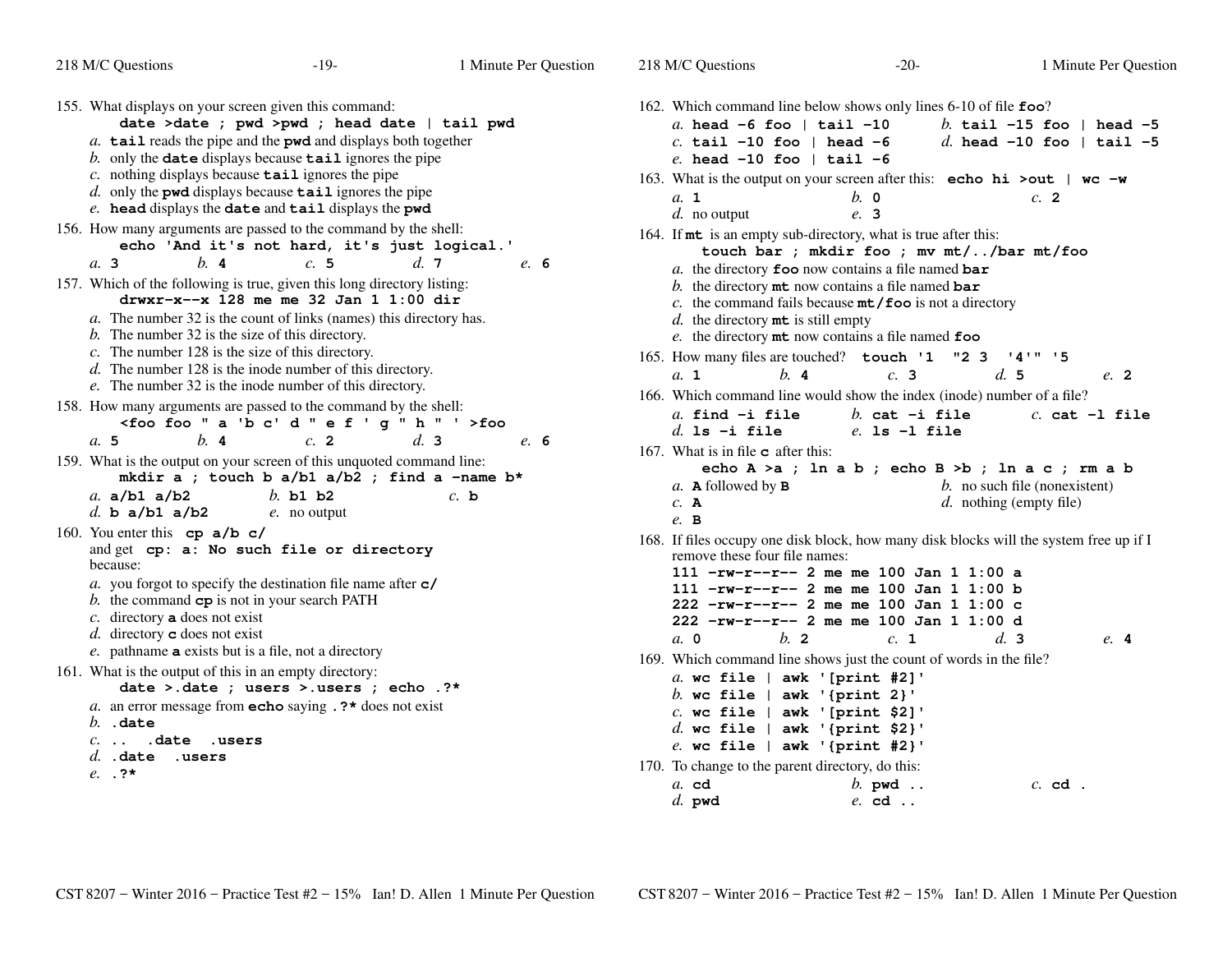218 M/C Questions

|  | 171. What is the link count of file f after these successful commands?<br>$rm f$ ; touch $f$ ; cp $f$ x<br>$\ln f$ a ; $\ln x$ y ; $\ln az$ ; $\ln xb$ |         |  |
|--|--------------------------------------------------------------------------------------------------------------------------------------------------------|---------|--|
|  | b.6<br>d.4<br>a. 3<br>$c$ . 2                                                                                                                          | e. 5    |  |
|  | 172. How many arguments are passed to the command by the shell:<br>echo ' one two ' three ' four ' 5'6'                                                |         |  |
|  | $h_{\cdot}$ 1<br>$d_{\alpha}$ 6<br>$c_{\rm A}$ 4<br>a. 5                                                                                               | e. 9    |  |
|  | 173. What is the link count of directory <b>d</b> after these successful commands?<br>mkdir d ; cd d ; touch f ; ln f a ; ln f b                       |         |  |
|  | $h_{\cdot}$ 5<br>$d_{\cdot}$ 2<br>$a_{\cdot}$ 1<br>c.4                                                                                                 | e. 3    |  |
|  | 174. Which command line makes pathnames /usr/local/bin and /usr/bin lead<br>to the same directory?                                                     |         |  |
|  | $a.$ ln . /usr/local<br>$b.$ mkdir /usr/local                                                                                                          |         |  |
|  | $c.$ touch /usr/local<br>d. In $-s$ . /usr/local<br>e. rmdir /usr/local                                                                                |         |  |
|  | 175. What is true about this output from 1s -il foo bar                                                                                                |         |  |
|  | $15 - r - x - - - -x$ 2 me me 3 Jan 1 1:00 foo                                                                                                         |         |  |
|  | $15 - r - x - - -x$ 2 me me 3 Jan 1 1:00 bar                                                                                                           |         |  |
|  | a. foo and bar are names for different files<br>b. foo and bar are names for the same file                                                             |         |  |
|  | $c$ . this output is not possible                                                                                                                      |         |  |
|  | $d.$ foo and bar are two of three names for this file                                                                                                  |         |  |
|  | $e$ . foo and bar each have three names (six names total)                                                                                              |         |  |
|  | 176. How many arguments are passed to the command by the shell:<br><bar '-r'="" -b"-a="" bar="">bar" bar &gt;out</bar>                                 |         |  |
|  | $d_{\mathbf{I}}$ 4<br>$a1$ 3<br>b. 5<br>c.6                                                                                                            | $e$ , 2 |  |
|  | 177. If mt is an empty sub-directory, what is true after this:<br>touch foo ; mkdir bar ; mv foo bar/mt                                                |         |  |
|  | a. the directory $bar$ now contains a file named $f$ oo                                                                                                |         |  |
|  | b. the command fails because $bar/mt$ is not a directory                                                                                               |         |  |
|  | c. the directory $m$ t now contains a directory named bar<br>d. the directory $m$ t now contains a file named foo                                      |         |  |
|  | e. the directory mt is still empty                                                                                                                     |         |  |
|  | 178. File a contains 2 lines. File b contains 3 lines. How many lines are in file d (not in<br>$\bf c$ ) after this:                                   |         |  |
|  | In a d; In d c; In c e; cat a a b b c c d d e e >c                                                                                                     |         |  |
|  | $d.$ 21<br>a. 18<br>b. 2<br>c. 10                                                                                                                      | e. 6    |  |
|  | 179. Which option to 1s displays the directory itself and not its contents?                                                                            |         |  |
|  | $b. -i$<br>$c. -1$<br>$d. -d$<br>$a. -a$                                                                                                               | $e. -R$ |  |
|  | 180. If file one occupies one disk block, how many disk blocks are in use after this:<br>cp one foo ; ln foo two ; ln two bar ; ln one cow             |         |  |
|  | d.3<br>a.2<br>b.4<br>c. 1                                                                                                                              | e.5     |  |
|  |                                                                                                                                                        |         |  |

181. What is true about this output from **ls -il foo bar 15 -r-x------ 2 me me 3 Jan 1 1:00 foo 15 -rwxrwxrwx 2 me me 3 Jan 1 1:00 bar***a.* this output is not possible *b.* **foo** and **bar** are names for different files *c.* **foo** and **bar** are names for the same file *d.* **foo** and **bar** each have three names (six names total) *e.* **foo** and **bar** are two of three names for the same file 182. If files occupy one disk block, how many disk blocks will the system free up if I remove these four file names: **111 -rw-r--r-- 3 me me 100 Jan 1 1:00 a 111 -rw-r--r-- 3 me me 100 Jan 1 1:00 b 222 -rw-r--r-- 3 me me 100 Jan 1 1:00 c 222 -rw-r--r-- 3 me me 100 Jan 1 1:00 d** $d.3$ *a.* **2** *b.* **<sup>4</sup>** *c.* **<sup>0</sup>** *d.* **<sup>3</sup>** *e.* **<sup>1</sup>** 183. If file **foo** occupies one disk block, how many disk blocks are in use after this: **cp foo bar ; ln bar one ; cp one two ; ln one pig** $e.5$ *a.* **1** *b.* **<sup>3</sup>** *c.* **<sup>4</sup>** *d.* **<sup>2</sup>** *e.* **<sup>5</sup>** 184. If **/bin/foo** is a program that outputs **one** and **/usr/bin/foo** is a programthat outputs **two**, what is the output on your screen after this: **PATH=/dev:/usr/bin:/usr:/bin:/etc ; /bin/foo***a.* **bash: /bin/foo: command not found***b.* **two** *c.* **one** followed by **two** *d.* **one** *e.* **two** followed by **one** 185. Which command line outputs inode/filename pairs for names in the current directory, sorted by inode number?*a.* **sort -n | ls -ai** *b.* **ls -i \* > sort -n** *c.* **ls -node \* > sort -n** *d.* **ls ./\* | sort -node** *e.* **ls -ai | sort -n** 186. What displays on your screen given this command: **ls >ls ; wc ls >wc ; sort ls | cat wc***a.* nothing displays because **cat** ignores the pipe *b.* **sort** displays the **ls** and **cat** displays the **wc** *c.* **cat** reads the pipe and the **wc** and displays both together *d.* only the **ls** displays because **cat** ignores the pipe *e.* only the **wc** displays because **cat** ignores the pipe 187. How many arguments are passed to the command by the shell:**<pig pig -x " " -z -r" " >pig pig pig** $d.6$ *a.* **9***b.* **<sup>5</sup>** *c.* **<sup>8</sup>** *d.* **<sup>6</sup>** *e.* **<sup>7</sup>**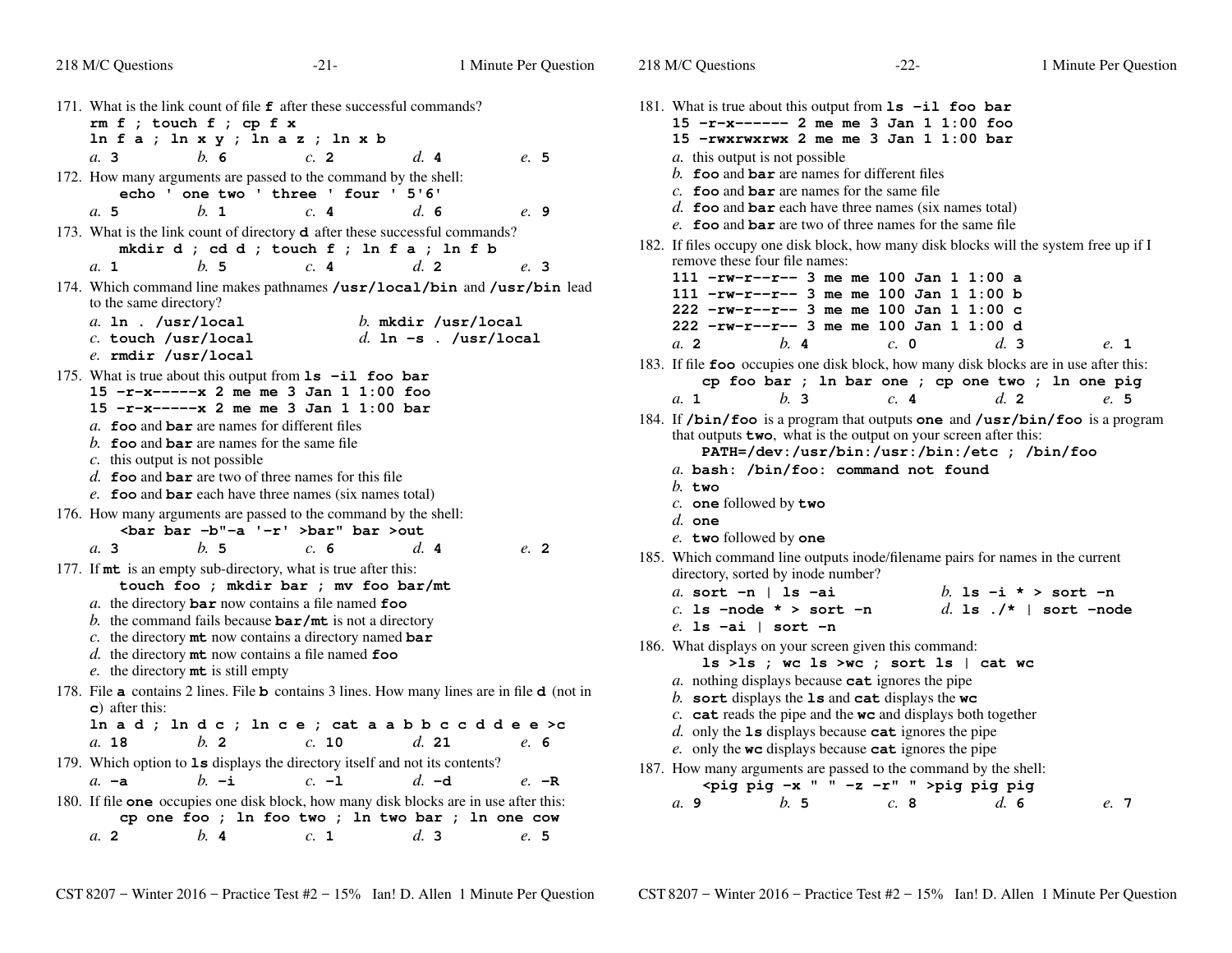| 218 M/C Questions                                                                                                                                                                                                                                                                                  | $-23-$               | 1 Minute Per Question | 218 M/C Questions                                                                                                                                                                                                                                                                                                       | $-24-$                                        | 1 Minute Per Question                                                |
|----------------------------------------------------------------------------------------------------------------------------------------------------------------------------------------------------------------------------------------------------------------------------------------------------|----------------------|-----------------------|-------------------------------------------------------------------------------------------------------------------------------------------------------------------------------------------------------------------------------------------------------------------------------------------------------------------------|-----------------------------------------------|----------------------------------------------------------------------|
| 188. In an empty directory, what is the output on your screen after this:<br>echo one > bar ; echo .??*<br>a. an error message from <b>echo</b> saying $.$ ??* does not exist<br>b. . ??*<br>$c.$ one<br>$d.$ $bar$                                                                                |                      |                       | 196. What is the resulting link count of empty directory $\text{dir}$ after these successful<br>b. 1<br>a.3<br>197. Which of the following is true, given this long directory listing:<br>a. The number 32 is the count of links (names) this directory has.                                                            | c.2<br>drwxr-x--x 128 me me 32 Jan 1 1:00 dir | commands? cd dir ; touch foo ; ln foo one ; ln foo two<br>d.5<br>e.4 |
| $e.$ . bar<br>189. How many arguments are passed to the command by the shell:<br><foo "="" '="" 'b="" a="" c'="" d="" e="" f="" foo="" g="">foo<br/>h.5<br/>a.4</foo>                                                                                                                              | c.2                  | d.6<br>e. 3           | $b$ . The number 128 is the size of this directory.<br>$c$ . The number 32 is the inode number of this directory.<br>$d$ . The number 128 is the inode number of this directory.<br>e. The number 128 is the count of links (names) this directory has.                                                                 |                                               |                                                                      |
| 190. If /bin/foo is a program that outputs hi and /usr/bin/foo is a program<br>that outputs mom what is the output on your screen after this:<br>PATH=/etc:/usr/bin:/bin ; foo<br>a. hi followed by mom<br>$b$ . mom<br>$c.$ bash: foo: command not found<br>$d.$ mom followed by $hi$<br>$e$ . hi |                      |                       | 198. If I have a directory named $a/b$ , which action would increase its <i>link count</i> by<br>exactly one?<br>a. create a hard link to directory <b>b</b> named $b2$<br>b. create a directory named $a/b2$<br>c. create a directory named $a/b/c$<br>d. create a file named $a/b2$<br>e. create a file named $a/b/c$ |                                               |                                                                      |
| 191. If your terminal type is xterm, what is the output of this: echo '\$TERM'<br>a. xterm<br>$c.$ 'xterm'<br>e. no output on screen<br>192. What is the link count of file $f$ after these successful commands?                                                                                   | $b.$ \$TERM          | $d.$ '\$TERM'         | 199. If /bin/bat is a program that outputs foo and /usr/bin/bat is a program<br>that outputs <b>hi</b> what is the output on your screen after this:<br>a. bash: bat: command not found<br>b. $h$ i followed by foo<br>$c.$ foo followed by $hi$                                                                        | PATH=/usr:/usr/bin:/bin ; bat                 |                                                                      |
| $rm f$ ; touch $f$ ; cp $f$ x<br>$ln f a$ ; $ln x y$ ; $ln a z$ ; $ln z q$<br>h.6<br>a.5                                                                                                                                                                                                           | c.2                  | d.3<br>e.4            | d. $hi$<br>$e$ . foo<br>200. Which command usually goes in your . bash_profile file?                                                                                                                                                                                                                                    |                                               |                                                                      |
| 193. In an empty directory, what is the output on your screen after this:<br>touch $a$ ; 1s   wc $-w$<br>a. no output<br>d.2                                                                                                                                                                       | b.3<br>e. 0          | c. 1                  | a. .bash_profile source<br>$c.$ cat $.$ bashrc<br>e. source ./.bash_profile<br>201. How many files are touched? touch "1"                                                                                                                                                                                               | 2 3                                           | $b.$ . bashrc source<br>d. source $./$ . bashrc<br>4 <sub>5</sub>    |
| 194. In an empty directory, what is the output on your screen after this:<br>echo one >.bar ; echo .?*<br>$a.$ .bar<br>$h$ one<br>c. an error message from <b>echo</b> saying $\cdot$ ?* does not exist<br>d. $.$ ?*<br>$e.$ . $bar$                                                               |                      |                       | a. 6<br>$h$ . 4<br>202. If /bin/pig is a program that outputs hi and /usr/bin/pig is a program<br>that outputs foo what is the output on your screen after this:<br>a. foo followed by hi<br>$b$ . hi                                                                                                                   | c.3<br>PATH=/etc:/usr/bin:/bin ; pig          | d.5<br>e. 7                                                          |
| 195. In an empty directory, what is the output on your screen after this:<br>touch $1 \t2 \t3$ ; cow="*"; echo '\$cow'<br>a. 1 2 3<br>$d.$ '\$cow'                                                                                                                                                 | $b.$ \$cow<br>$e. *$ | $c.$ '1 2 3'          | $c.$ bash: pig: command not found<br>$d.$ foo<br>e. hi followed by foo<br>203. How many files are touched? touch 1<br>h <sub>2</sub><br>a.4                                                                                                                                                                             | "2"3"<br>c. 1                                 | 5<br>4<br>d.5<br>e. 3                                                |